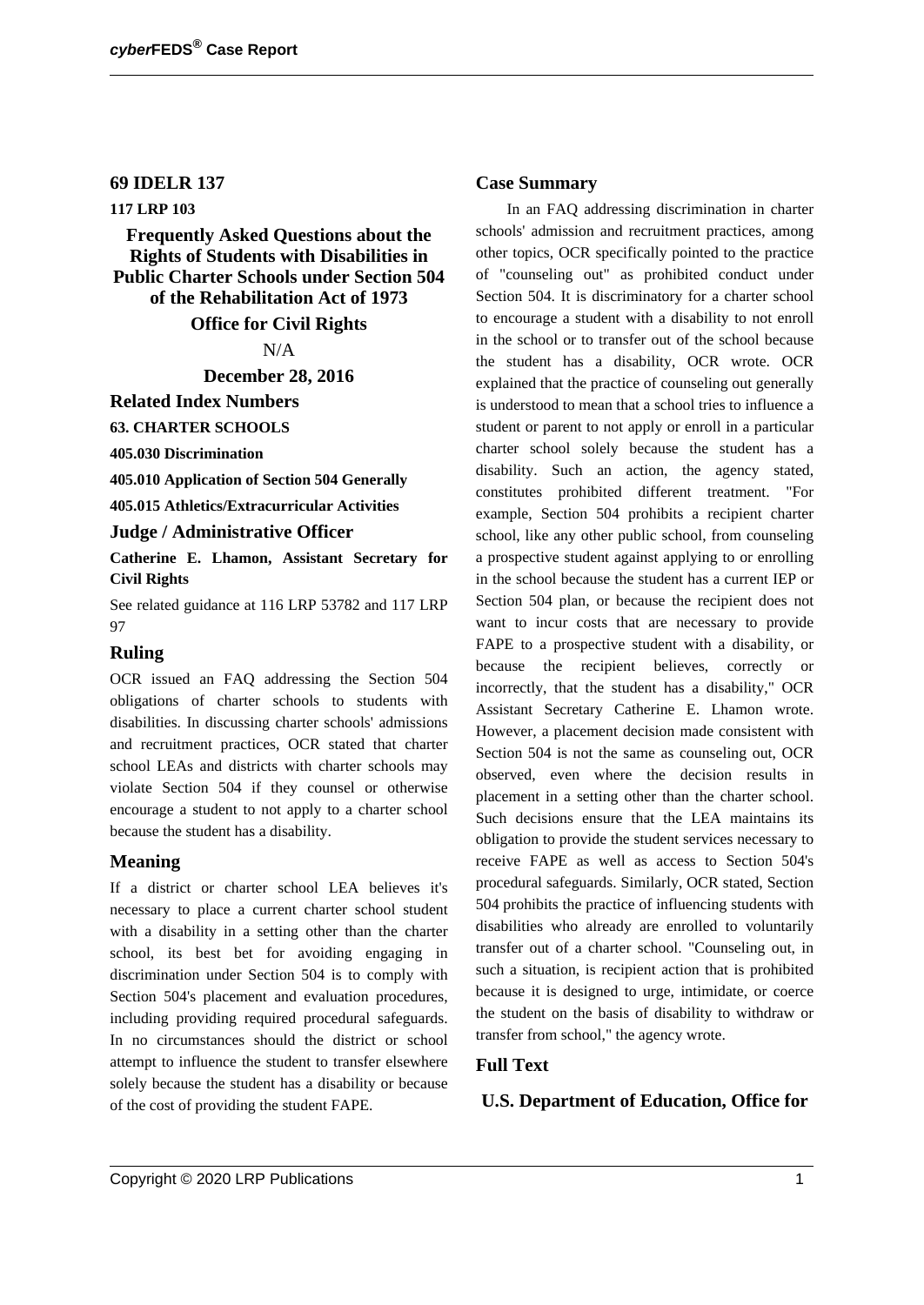## **Civil Rights, Frequently Asked Questions About the Rights of Students With Disabilities in Public Charter Schools Under Section 504 of the Rehabilitation Act of 1973 (December 28, 2016)**

## **Rights of Public Charter School Students With Disabilities: Nondiscrimination Required**

1. Which laws enforced by the U.S. Department of Education's (ED) Office for Civil Rights (OCR) protect charter school students and prospective students from discrimination based on disability?

Section 504 of the Rehabilitation Act of 1973 and ED's Section 504 regulations prohibit disability discrimination by recipients of Federal financial assistance.**<sup>1</sup>** Such recipients are responsible for compliance with Section 504 in all of their operations.**2**

Local educational agencies (LEAs) that receive Federal financial assistance either directly from ED or indirectly, e.g., through a State educational agency (SEA), must comply with the requirements of Section 504.**<sup>3</sup>**

Section 504 prohibits Federally-assisted LEAs, including both traditional LEAs (i.e., traditional school district LEAs) and charter school LEAs (i.e., public charter schools that operate as LEAs under State law) from discriminating against current and prospective students on the basis of disability.**<sup>4</sup>**

Section 504 requires all Federally-assisted LEAs to ensure that all their public schools (including charter schools that are part of a traditional LEA) are operated in compliance with Section 504.**<sup>5</sup>**

In addition, Title II of the Americans with Disabilities Act and the Title II regulations prohibit disability discrimination by State and local government entities in all their operations, regardless of whether they receive Federal funding.**<sup>6</sup>** Because all LEAs, including charter school LEAs, are public entities subject to Title II, Title II prohibits them from discriminating against current and prospective charter school students on the basis of disability, and requires

them to ensure that all their public schools (including charter schools that are part of a traditional LEA) are operated in compliance with Title II.

This document explains Section 504 requirements that are applicable to charter school LEAs, the obligations of LEAs that include charter schools among their schools, and the obligations of those charter schools that are part of a traditional LEA.**<sup>7</sup>**

For the sake of simplicity, this document generally addresses specific requirements of Section 504 without also referencing corresponding Title II requirements. Violations of Section 504 that result from a public entity's failure to meet the obligations identified in this document also generally constitute violations of Title II. To the extent that Title II provides additional or greater protection than Section 504, entities covered by Title II also must comply with Title II's substantive requirements.<sup>8</sup>

OCR also enforces laws that protect students, including charter school students, from discrimination on the basis of race, color, national origin, sex, and age, in Federally-assisted programs or activities.**<sup>9</sup>** These statutes and their corresponding regulations apply to students with disabilities as well as other students, but this document addresses only rights and requirements related to disability.

2. Does OCR enforce or administer the IDEA?

No. OCR does not enforce or administer the Individuals with Disabilities Education (IDEA).**<sup>10</sup>** ED's Office of Special Education and Rehabilitative Services (OSERS) administers the IDEA. For this reason, this document does not address the rights of students with disabilities under the IDEA. A separate document, Frequently Asked Questions about the Rights of Students with Disabilities in Public Charter Schools under the Individuals with Disabilities Education Act, issued by OSERS concurrently with this document, addresses the rights of charter school students with disabilities under the IDEA.**<sup>11</sup>**

3. Why have ED's OCR and OSERS issued separate guidance documents about the rights of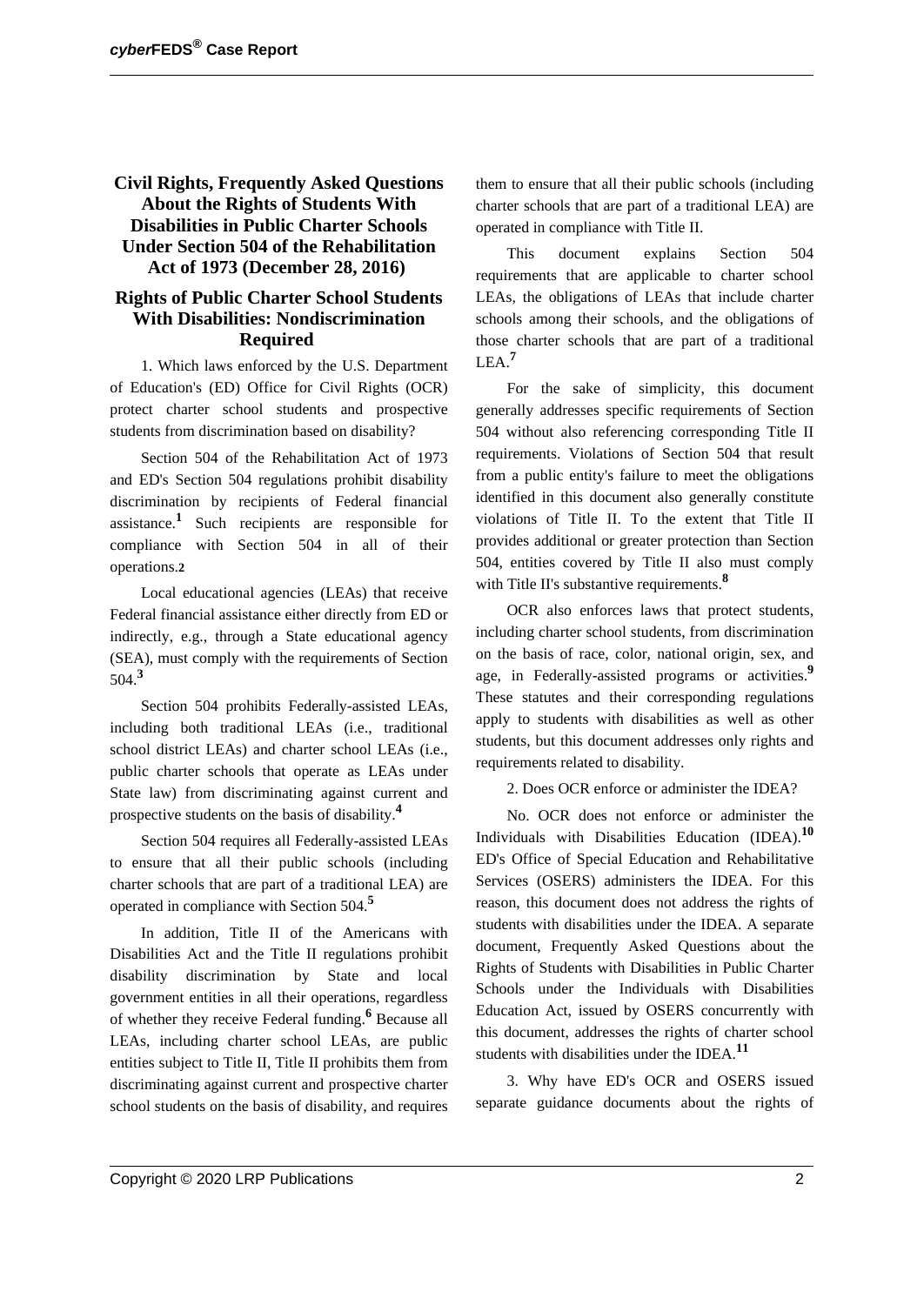students with disabilities in charter schools?

In recent years, stakeholders have advised OCR and OSERS of a need for more information about the Federal rights of students with disabilities who are enrolled in, or wish to enroll in, charter schools.**<sup>12</sup>**

In some instances, the interest has been based on distinct features or procedures commonly shared by charter schools, such as nondiscrimination requirements applicable to admissions. In other instances, the interest has been based on whether nondiscrimination requirements applicable to all other public elementary and secondary schools, such as the obligation to provide programs that are accessible to students with disabilities, also apply to charter schools, and, if so, what are the requirements.

In addition, the Government Accountability Office (GAO) recommended that ED issue guidance about the obligations charter schools have related to the enrollment of students with disabilities.**<sup>13</sup>** This document, particularly the portions that address the rights of students with disabilities in connection with policies, practices, procedures, and criteria for recruitment, applications, admissions, and enrollment, responds to that recommendation.

In considering how best to address this need, OCR and OSERS determined that the laws for which the respective offices are responsible are sufficiently different in terms of purposes, definitions of the populations of students covered, and requirements, that two coordinated, but separate, documents are necessary to outline with clarity the rights of students with disabilities in charter schools under the respective laws. For this reason, OCR and OSERS have, in coordination, issued separate guidance documents addressing the rights of students with disabilities in charter schools under these complementary, but different, laws.

4. Does OCR's enforcement of Section 504 cover students who are eligible for services under the IDEA, as well as other students with disabilities who are not IDEA-eligible?

Yes. Students with disabilities who are

IDEA-eligible receive special education and related services in accordance with an Individualized Education Program (IEP) developed in accordance with section 614(d) of the IDEA. These students are also protected from disability discrimination under Section 504.**<sup>14</sup>** OCR enforces the Section 504 rights of students with disabilities who are IDEA-eligible, as well as the Section 504 rights of students with disabilities who are not IDEA-eligible (often called "504-only" students).**<sup>15</sup>**

5. Is there any difference in the Section 504 nondiscrimination rights of students with disabilities in charter schools as compared to students with disabilities in other schools in traditional LEAs?

No. Charter school students with disabilities, including current and prospective charter school students with disabilities, have the same rights under Section 504 as other current and prospective public school students with disabilities at the elementary and secondary school level.**<sup>16</sup>**

For example, under Section 504 a student with a disability is entitled to a free appropriate public education (FAPE). Though not explicitly required by the ED's Section 504 regulations, LEAs often document the elements of an individual student's FAPE under Section 504 in a document, typically referred to as a "Section 504 Plan." A written plan is often a useful way to document that the traditional LEA or charter school LEA engaged in a process to identify and address the needs of a student with a disability and to communicate, to school personnel, the information needed for successful implementation.

Despite the distinct features or procedures commonly shared by charter schools, the specific protections of Section 504 are just as applicable for students with disabilities in charter schools as they are for students with disabilities in other public schools in traditional LEAs. For example, there is often a difference between how students enroll in schools in traditional LEAs and how students are recruited, apply and are admitted to, and thus enrolled in charter schools. For schools in traditional LEAs, the basis for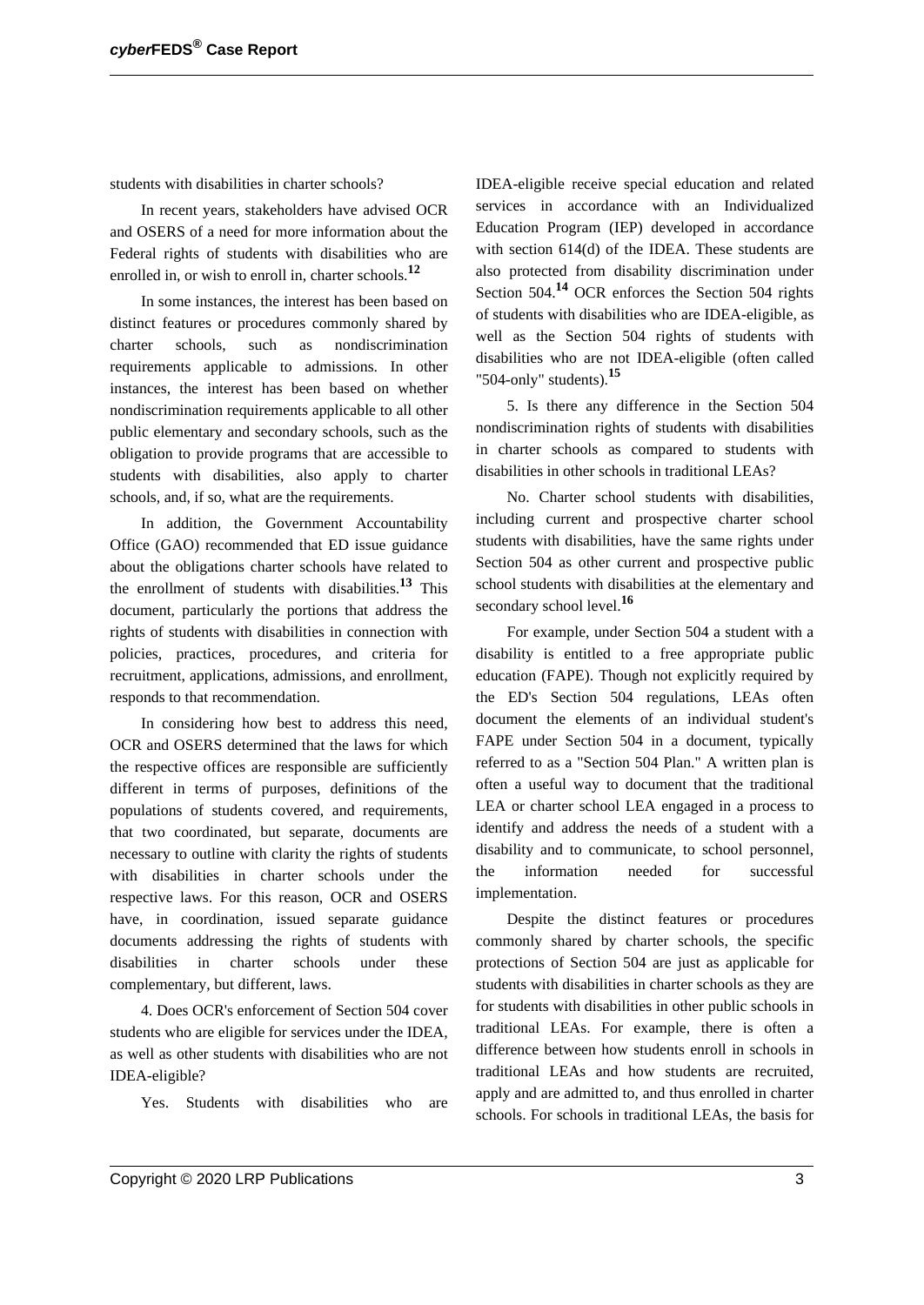enrollment in the district is generally residence that falls within the attendance boundaries of the school and LEA. While these are matters governed by State or local laws, enrollment procedures might only require proof of residency, vaccination records, consent forms, and contact information. Under Section 504, prospective students of traditional LEAs are entitled to nondiscrimination on the basis of disability in the enrollment process, as well as nondiscriminatory treatment when enrolled in the school.

For charter schools, the basis for enrollment is generally through a process of application and admission and the specific procedures and timelines may vary. Depending upon State law, a charter school may be required to use a lottery as part of the admission process if the number of applicants exceeds the number of available spaces.**<sup>17</sup>** Regardless of the procedures used, under Section 504, prospective charter school students are entitled to nondiscrimination on the basis of disability in that process -- including the recruitment, application, and admission parts of the process -- as well as nondiscriminatory treatment when enrolled.**<sup>18</sup>**

6. Is it appropriate to rely upon existing OCR guidance applicable to the rights of public elementary and secondary school students with disabilities to understand the rights of charter school students with disabilities?

Yes. OCR has issued guidance and provided other information over the years to explain the requirements of Section 504 applicable to the rights of students with disabilities in public elementary or secondary schools.**<sup>19</sup>**

Charter schools are public schools and, therefore, there is no difference between the Section 504 rights of students with disabilities who are enrolled in charter schools and those who are enrolled in other public elementary or secondary schools. This document is not intended to be a stand-alone, comprehensive resource on the Section 504 rights of students with disabilities. Rather, it provides some key information about the Section 504 rights of students with disabilities in specific circumstances.

OCR encourages parents, students, and charter school staff and leaders to review OCR's existing guidance, as well as relevant guidance that OCR may issue in the future, when seeking information about the rights of students with disabilities in charter schools.**<sup>20</sup>** OCR's existing guidance is available through OCR's website and, as it is issued, future guidance will be available through OCR's website.**<sup>21</sup>**

7. Is there any difference in the Section 504 rights of students with disabilities if a charter school is a virtual or online school?

No. There is no difference in the Section 504 rights of charter school students with disabilities who seek to enroll in and who are enrolled in a charter school that is a virtual school as compared to those who seek to enroll in and are enrolled in a charter school that is a brick-and-mortar school.**<sup>22</sup>**

Because virtual schools rely heavily on technology, e.g., information conveyed by means of the school's website and the internet, to provide aid, benefits, services, or opportunities to students, they must, among other things, ensure that the technology is accessible to students with disabilities.**<sup>23</sup>** This means that the technology must be accessible to students with disabilities when their disabilities affect their use of the school's technology, e.g., students who are blind or have visual impairments, students with learning disabilities, and students with physical disabilities.

8. Which charter school students are protected by Section 504?

Section 504 protects all qualified students with disabilities in charter schools. Under Section 504, a student with a disability is a person who: (1) has a physical or mental impairment that substantially limits a major life activity; (2) has a record of such an impairment; or (3) is regarded as having such an impairment.**<sup>24</sup>**

In addition to meeting one or more of the three prongs described above, a student must also be qualified in order to be protected under Section 504.**<sup>25</sup>**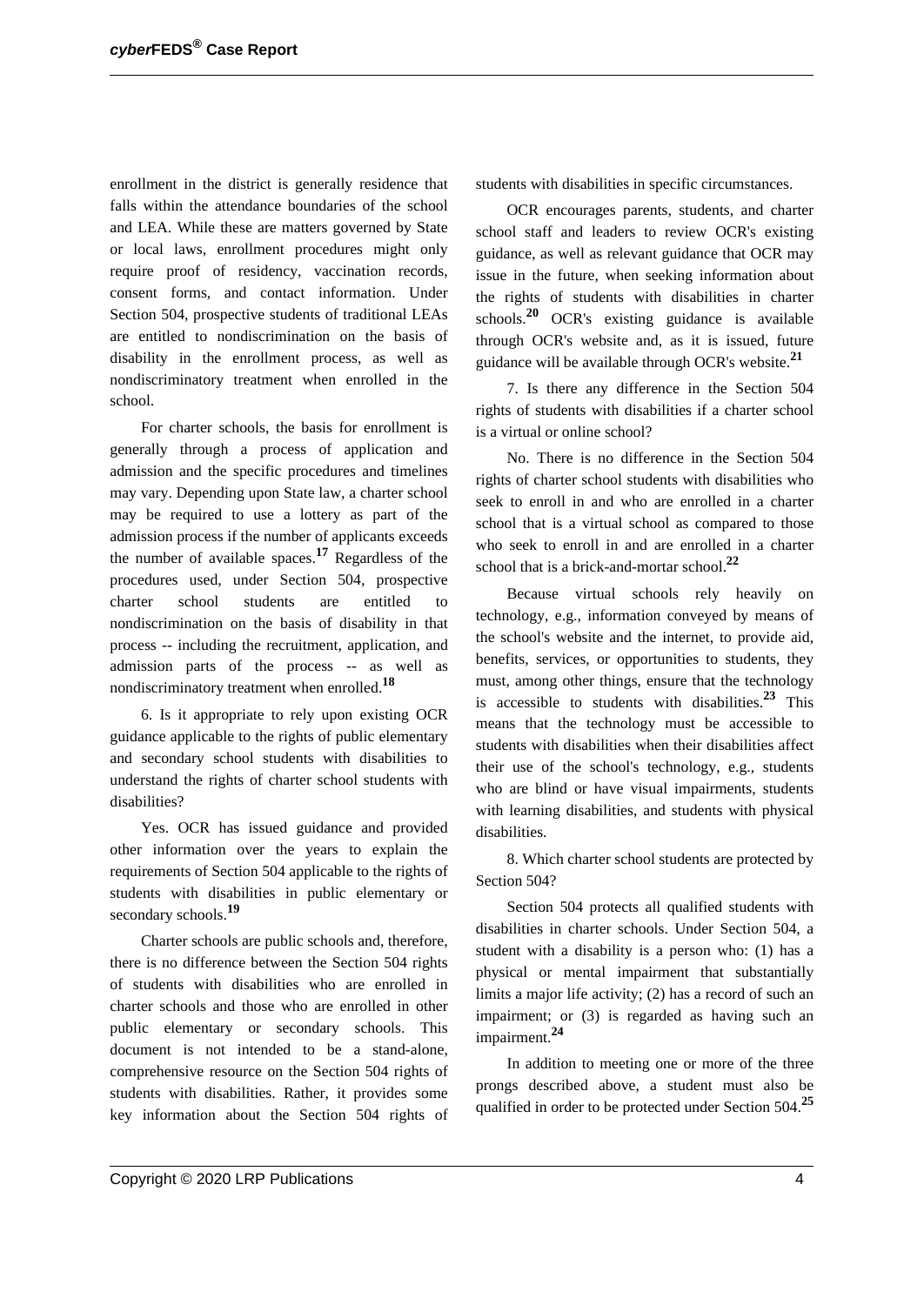For students with disabilities at the public elementary and secondary school level, being qualified under Section 504 is based primarily on whether these students are a certain age. Specifically, a student is qualified if the student is of an age at which: (i) students without disabilities are provided elementary and secondary educational services; or (ii) it is mandatory under State law to provide elementary and secondary educational services to students with disabilities.**<sup>26</sup>** A student is also qualified if he or she is a student with a disability to whom a State is required to provide a free appropriate public education (FAPE) under the IDEA.**<sup>27</sup>**

9. How do the requirements of Section 504 apply in situations in which multiple recipients and/or non-recipient entities are involved in activities such as developing, authorizing or approving, operating, or managing charter schools, or educating and serving charter school students with disabilities?

The overriding requirement is that, as a condition of receiving Federal financial assistance, every recipient, including both a charter school LEA and traditional LEA, is responsible for compliance with Section 504 in all its operations.**<sup>28</sup>** This requirement includes the key operations in the charter school context addressed in this document, e.g., recruitment and admission, treatment of students in academic and nonacademic and extracurricular activities, and providing FAPE and accessible programs and facilities.

State charter school laws vary with respect to the different types of entities that are required to, or permitted to, perform different functions related to charter schools. For example, certain entities might be authorizers, responsible for authorizing and approving charter schools, while other entities might be involved in developing, operating, or managing charter schools, or educating, serving, and carrying out FAPE requirements for charter school students with disabilities. In many instances, the entities identified by State charter school laws to perform certain functions are recipients of ED financial assistance, e.g., SEAs, traditional LEAs, or charter school LEAs. In some instances recipients contract with, or make other arrangements with, other entities in carrying out the recipient's non-discrimination responsibilities.**<sup>29</sup>** This document does not specifically discuss the Section 504 obligations of each type of recipient with respect to each type of potential function under State charter school law. Instead, below are some examples that outline Section 504 responsibilities in a recipient that commonly arise in this context.

- If a charter school authorizer is a recipient (e.g., an SEA or a traditional LEA), it is subject to the requirements of Section 504 in all of its operations, including carrying out activities to authorize charter schools.**<sup>30</sup>** Accordingly, a charter school authorizer, for example, in authorizing the charter or contract that enables a charter school to exist under State law, cannot include in the charter or contract, a provision that would require, authorize, or permit actions by the charter school that would constitute discrimination against prospective or current charter school students with disabilities or their parents.**<sup>31</sup>**

- Separately, Section 504 prohibits recipients, such as a charter school LEA, from contracting, or making some other arrangement, with any entity, including a charter school authorizer or charter management organization (CMO), that would result in violations of Section 504 with respect to prospective or current charter school students with disabilities or their parents.**<sup>32</sup>** (See Q&A 10 for a discussion of the responsibility of a recipient when it contracts, or makes other arrangements, with a non-recipient.)

- If a management organization that manages the day-to-day operations of a charter school, for example, a nonprofit CMO, is a recipient, it is subject to the requirements of Section 504 in all of its operations.**<sup>33</sup>** (See Q&A 10 for a discussion of the responsibility of a recipient when it contracts, or makes other arrangements, with a non-recipient.)

10. If a recipient contracts with, or otherwise arranges for, a non-recipient entity to carry out all or some of the recipient's obligations in the operation of a charter school, is the recipient still responsible for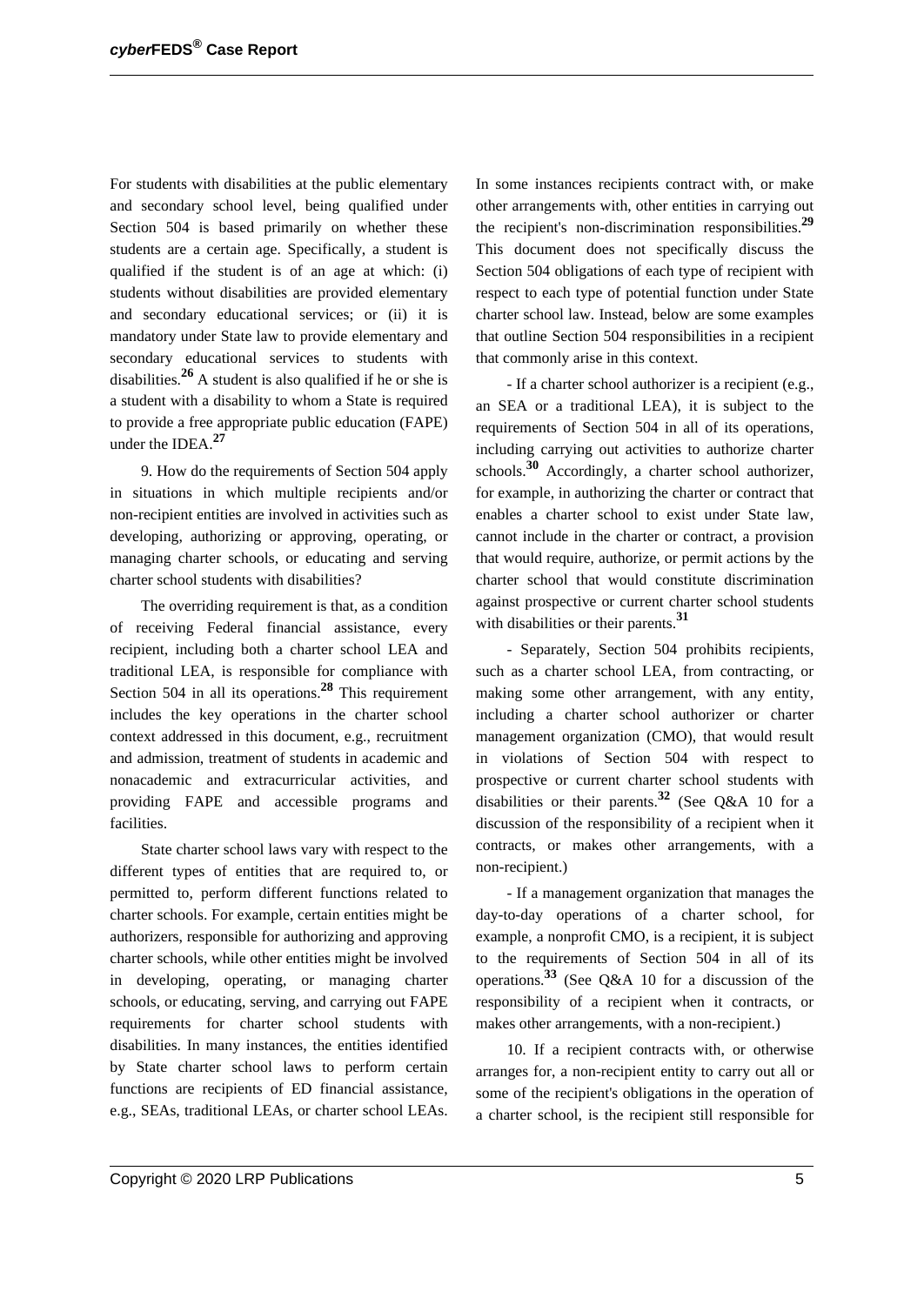Section 504 compliance?

Yes. Although Section 504 does not prohibit a recipient from contracting with, or otherwise arranging for, a non-recipient entity to carry out all or some of the recipient's responsibilities in the operation of a charter school, the contractual relationship or other arrangement with a non-recipient does not affect the recipient's obligations to ensure nondiscrimination for charter school students with disabilities. The ultimate Section 504 legal responsibility for the recipient's charter school students remains with the recipient.

The recipient is prohibited from taking an action, or failing to take an action, indirectly by contractual or other arrangement that would constitute disability discrimination if the recipient directly engaged in the same action or failure to act.**<sup>34</sup>** This means that the recipient must ensure that any non-recipient entity with which it contracts or otherwise has an arrangement complies with Section 504 in carrying out responsibilities under the recipient's program.**<sup>35</sup>** Thus, if the non-recipient's action or failure to take action constitutes disability discrimination against charter school students, the recipient is responsible for redressing the discrimination. This responsibility would include remedial action appropriate to the individual circumstances, such as stopping the discrimination, preventing its recurrence, remedying its effects, and, where necessary to ensure nondiscrimination, revising or ending the contractual relationship or other arrangement.**<sup>36</sup>**

For example, Section 504 does not prohibit a recipient charter LEA or traditional LEA from contracting with a non-recipient for-profit educational management organization (EMO); however, when doing so, the recipient's Section 504 compliance responsibilities remain with the recipient.

Similarly, a recipient charter school LEA may contract with a private agency to provide physical therapy services for students with disabilities as part of the charter LEA's provision of FAPE. If the contractor fails to provide the services or provides the services in a manner that does not comport with the student's needs (as determined by a group of knowledgeable persons as reflected in the student's Section 504 plan), the recipient charter school LEA remains responsible under Section 504 for ensuring that its students receive such services, regardless of what State law remedies the recipient charter school LEA and the students might have against the private contractor. (See Q&As 19-22 and 24-25 for information about FAPE.)

A recipient's compliance responsibilities for its non-recipient contractors or other entities with which it has arrangements also apply in contexts other than FAPE, such as nonacademic services and extracurricular activities. For example, where a recipient charter school LEA contracts with an aftercare provider to provide after school day care services for all students, the recipient would remain responsible under Section 504 for ensuring that its students with disabilities who participate in the aftercare program receive those services in the most integrated setting appropriate to their needs and could not use an aftercare provider who could not meet that requirement.**<sup>37</sup>**

11. How do the requirements of Section 504 apply to SEA policies, practices, and procedures that address other recipients and/or non-recipient entities involved in activities such as developing, authorizing or approving, operating, or managing charter schools, or providing services to charter school students with disabilities?

Each SEA, as a recipient, is responsible for ensuring that its policies, practices, and procedures governing charter schools do not directly cause, or indirectly result in, discrimination on the basis of disability by LEAs, their charter schools, or other entities.**<sup>38</sup>** A variety of recipients and non-recipients might be involved in developing, authorizing or approving, operating, or managing charter schools, or providing services to charter school students with disabilities in a particular State. As such, an SEA must ensure that its policies, practices, and procedures that address the responsibilities of recipients and non-recipients comply with Section 504 requirements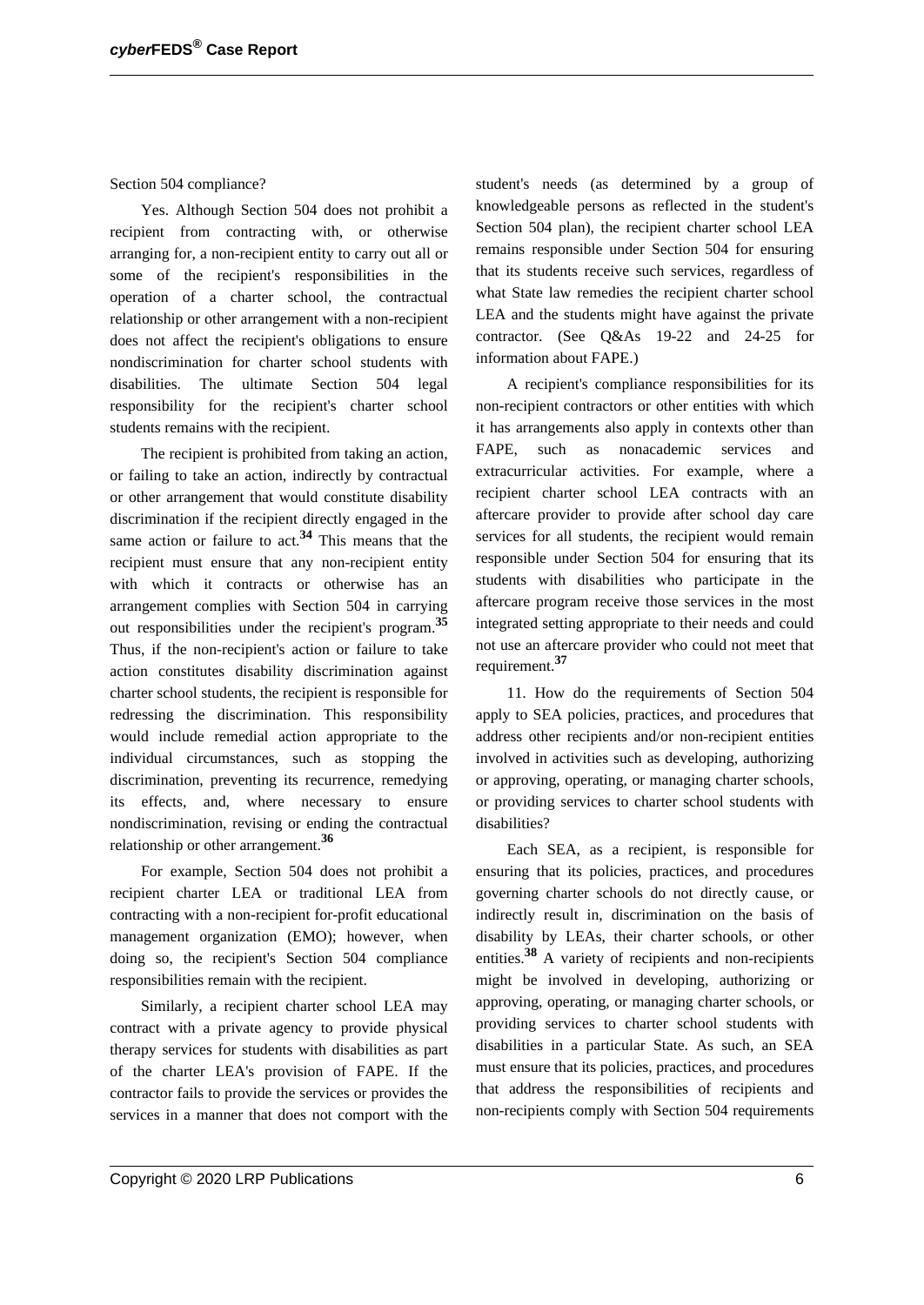with respect to charter school students with disabilities.**<sup>39</sup>**

## **Nondiscrimination Required in All Recruitment and Other Activities Related to Admission and Enrollment: Recruitment, Application, Applicant Pool Assembly, Admission, Enrollment and Disenrollment Activities**

12. How does Section 504 apply to recruitment of students to charter schools?

Section 504 prohibits public charter schools and other recipients from discriminating, on the basis of disability, against persons with disabilities in recruiting prospective students.**<sup>40</sup>** This prohibition applies to the content of recruitment materials and to all recruitment activities, including formal presentations to, and informal conversations with, parents of prospective students. Additionally, all recipients must ensure that recruitment materials include a notice that the recipient does not discriminate on the basis of disability in violation of Section 504 in, among other things, the admission and treatment of students.**<sup>41</sup>** (See Q&A 27 for a further discussion about notice.)

13. What are some examples of recruitment information that would or would not comply with Section 504?

Recruitment information of any type must not indicate or signal that a charter school refuses admission generally to any applicant with a disability, or applicants with a particular type of disability, or that it otherwise discriminates against persons with disabilities.**<sup>42</sup>** Statements indicating discrimination in recruitment would include those:

- Based directly on disability (e.g., "students with an intellectual disability will not be accepted");

- Based indirectly on disability (e.g., "all students are required to be present at school at least 170 of the 180 school days per year without exception" would indicate discrimination under Section 504 against prospective students with a disability that causes them to miss more than ten

school days per year);

- Based on noncompliance with an obligation that is required of the recipient under Section 504 (e.g., "students with a current or previous IEP or Section 504 plan will not be admitted" or "students who require a sign language interpreter will not be admitted").**<sup>43</sup>**

Where a charter school is chartered to serve students with a specific disability, e.g., autism, it is permitted to include that information in its recruitment information, with related information such as the school has had success in the past with students with the disability served by the school or that it has teachers trained to work with such students.**44** These statements are permitted so long as they cannot be reasonably understood to discourage students with other types of disabilities from applying, e.g., a school chartered to serve students with autism is prohibited from discouraging applications from students with autism who are deaf.

14. What are recruitment and application practices that comply with Section 504?

In addition to ensuring that the content of recruitment information is nondiscriminatory, recipients must ensure that charter school recruitment activities and application procedures are available on an equal basis to persons with a disability, including prospective students and their parents, so that persons with a disability have an equal opportunity to participate and apply.**<sup>45</sup>** For example, recruitment activities must utilize meeting sites that are accessible to persons with mobility impairments and recipients must provide, upon reasonable advance request, auxiliary aids and services, such as sign language interpreters for persons who are deaf, to enable persons with disabilities to participate in recruitment meetings.**<sup>46</sup>**

In the application process, recipients must take appropriate steps to ensure that hard-copy applications are accessible to and usable by applicants with disabilities, for example, by offering a large print application for persons with low vision and ensuring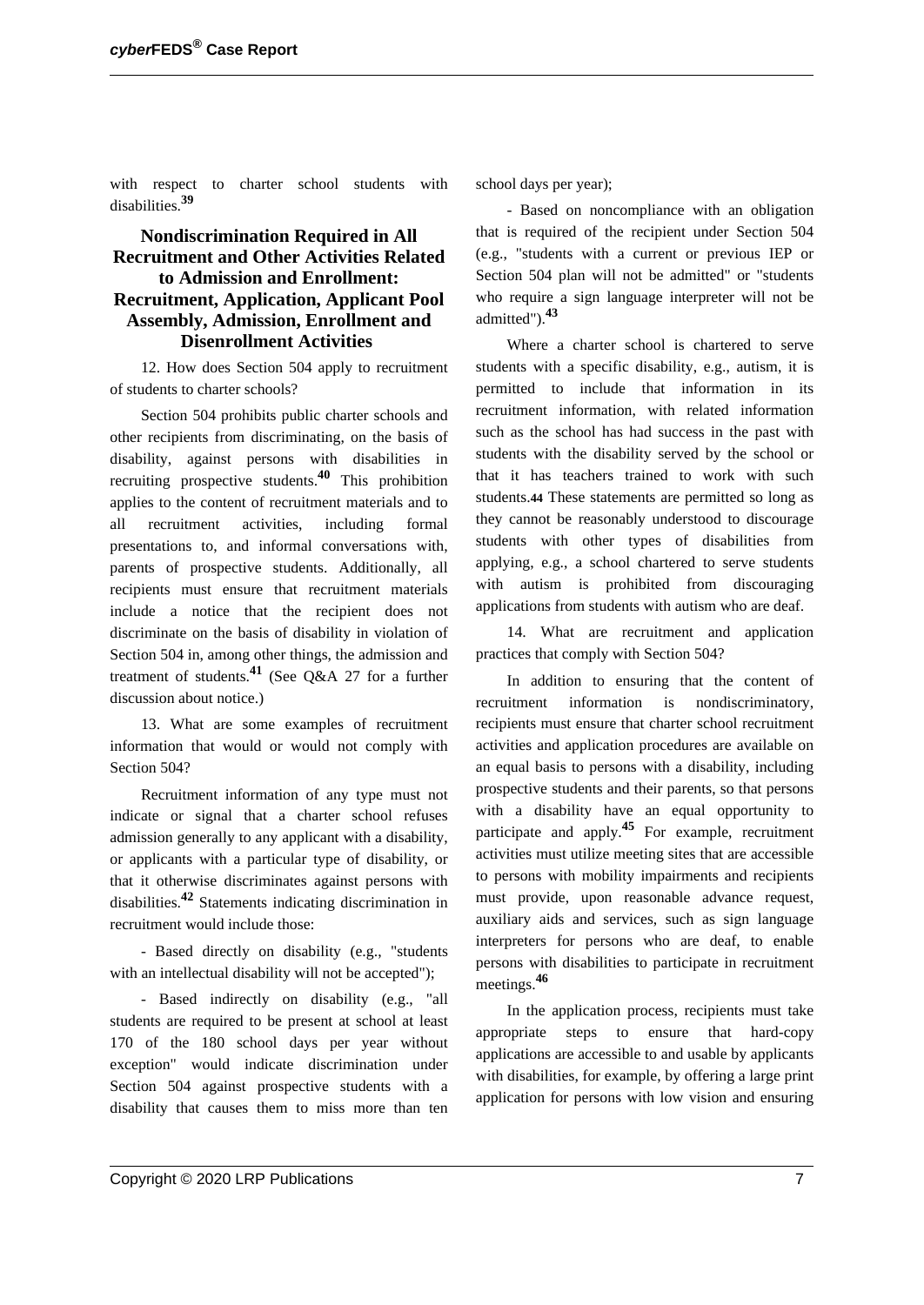that web-based application materials can be accessed by persons who use screen reader technology so that, for example, persons who are blind or have low vision can access and use them.**<sup>47</sup>** This requirement means that if persons without disabilities have the opportunity to fill out an application online, persons with disabilities who use screen reader software also need to have the opportunity to fill out the application online with their screen reader software. (OCR also enforces Title VI of the Civil Rights Act of 1964 and ED's Title VI regulations, which require, among other things, that recipients operating public elementary and secondary schools, including charter schools, provide the language assistance necessary to ensure meaningful communication with limited English proficient (LEP) parents (such as translations and interpretation) and communicate information provided to other parents to LEP parents in a language they can understand.**48**)

15. How does Section 504 apply to admissions and enrollment-related activities, including assembling the applicant pool for charter school admissions decisions; admitting and enrolling students in, charter schools; and dis-enrolling students from charter schools?

Section 504 applies to all of the operations of a recipient, including all of its admissions- and enrollment-related activities, such as the assembly of the applicant pool for admission to a charter school, the charter school selection and admissions process, and enrollment in charter schools.**<sup>49</sup>** Section 504 also applies to all of a charter school's disenrollment policies, practices, procedures, and criteria, such as expulsions and other involuntary permanent removals of a student from a school.**<sup>50</sup>** For ease in reading, three questions and answers that follow address related aspects of this issue.

15[A]. How do Section 504's prohibitions against discrimination on the basis of disability apply in connection with admissions and enrollment-related activities in charter schools and with dis-enrolling students from charter schools?

Section 504 prohibits treating qualified

individuals with disabilities differently than individuals without disabilities on the basis of disability, unless the different treatment is necessary to provide the individual with a disability with aids, benefits, or services that are as effective as those provided to others.**<sup>51</sup>**

Section 504, thus, prohibits a charter school from having a policy that explicitly excludes students with disabilities (e.g., "persons with autism are not admitted" or "this school is not appropriate for students with autism") or engaging in such a practice (even if no written policy exists).

Section 504 also prohibits a charter school from having a policy or practice that, while not referencing disabilities, excludes any student because the student needs special education or related aids and services in order to ensure FAPE.**<sup>52</sup>** For example, if a student with a disability requires transportation as a related service to receive FAPE under Section 504, it would be disability discrimination for a charter school to decline to admit or enroll that student because the school does not currently provide transportation as a related service to any current students, or because the school does not want to incur the cost of providing transportation.

Section 504 further prohibits a charter school from having a policy or practice that, while not referencing disabilities, excludes any student because the student needs reasonable accommodation, for example, to participate in the school's interscholastic athletics program.**<sup>53</sup>**

There is, however, a critical distinction between a prohibited policy or practice that excludes applicants on the basis of disability in connection with admission to, or enrollment in, a charter school and a placement decision about a particular student with a disability that complies with the FAPE requirements of Section 504. The latter, an individualized placement decision that satisfies the Section 504 FAPE requirements, is legally permissible, whereas the former, a policy or practice that excludes applicants on the basis of disability, is not.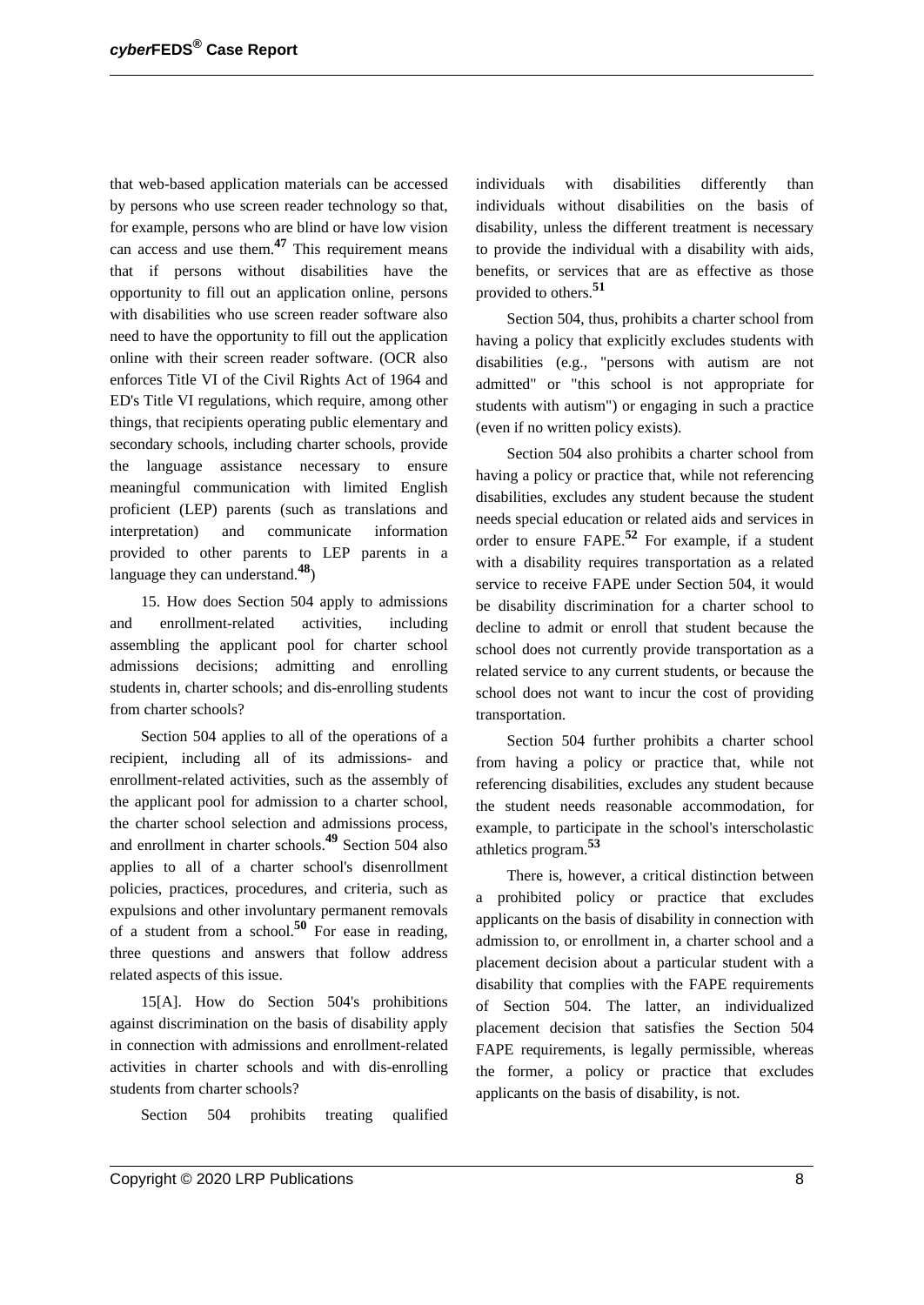As described in Q&As 16 and 17, a recipient that is not already responsible for ensuring the provision of FAPE to a particular student for the purposes of Section 504 becomes responsible for ensuring FAPE when that student enrolls in its charter school.**<sup>54</sup>** Among other FAPE requirements, as described in Q&A 21, a group of persons who are knowledgeable about the student, the meaning of the evaluation data, and the placement options (sometimes called a Section 504 team) is responsible for making placement decisions pursuant to Section 504 FAPE requirements.**<sup>55</sup>** Where appropriate, Section 504 permits a recipient to place a particular student with a disability in an educational program other than the charter school regular education classes if that placement is needed to provide the student with FAPE.**<sup>56</sup>** The placement decision is not made by the charter school's admissions staff, however, and is not made prior to admission. Section 504 prohibits staff responsible for admissions and enrollment from substituting their judgment for a decision of the group responsible for placement under Section 504.**<sup>57</sup>**

Different treatment also occurs when a school has a policy that is neutral on its face (meaning the language of the policy does not differentiate between students based on whether they have a disability), but the school administers the policy in a discriminatory manner on the basis of disability.

The following hypothetical example about an admissions policy addresses a finding that OCR would make if the circumstances set out in the example were present:

OCR receives a complaint from the parent of a charter school applicant with a disability alleging that her child was denied admission to a charter school of a traditional LEA on the basis of her disability. The complaint alleges that the recipient admitted applicants without disabilities to the same grade after the recipient denied the applicant admission.

OCR finds that the charter school has a written policy of admitting only students who reside within the attendance boundaries of the LEA and the applicant with a disability lived outside the attendance boundaries of the LEA.

If OCR found that all the students admitted to the charter school, including students with and without disabilities, lived within the LEA's attendance boundaries, and that all students who lived outside the attendance boundaries were not admitted, OCR would likely not find the reason pretextual (and unlawful different treatment on the basis of disability). But if OCR found that the charter school did admit students who lived outside the LEA's attendance boundaries during the same application cycle, OCR could find that the otherwise neutral policy was applied in a discriminatory way against the applicant with a disability on the basis of disability.

Determining whether a school has engaged in discrimination on the basis of disability in the administration of a facially-neutral policy will be based on the facts and circumstances surrounding the particular incident and will take into account direct and, if needed, circumstantial evidence. Direct evidence might include remarks, testimony, or admissions by school officials revealing discrimination based on disability. Absent direct evidence of different treatment on the basis of disability, OCR examines circumstantial evidence to evaluate whether discrimination has occurred. Circumstantial evidence is evidence that allows OCR to infer discriminatory intent from the facts of the investigation as a whole, or from the totality of the circumstances.

15[B]. How do Section 504's prohibitions against criteria and methods of administration that have discriminatory effects apply in connection with admissions and enrollment-related activities in charter schools and with dis-enrolling students from charter schools?

Section 504 also prohibits schools from using criteria, policies, practices, and procedures that are neutral in language and are evenhandedly implemented with respect to students with and without disabilities, but nonetheless have the effect of discriminating against students on the basis of disability or defeating or substantially impairing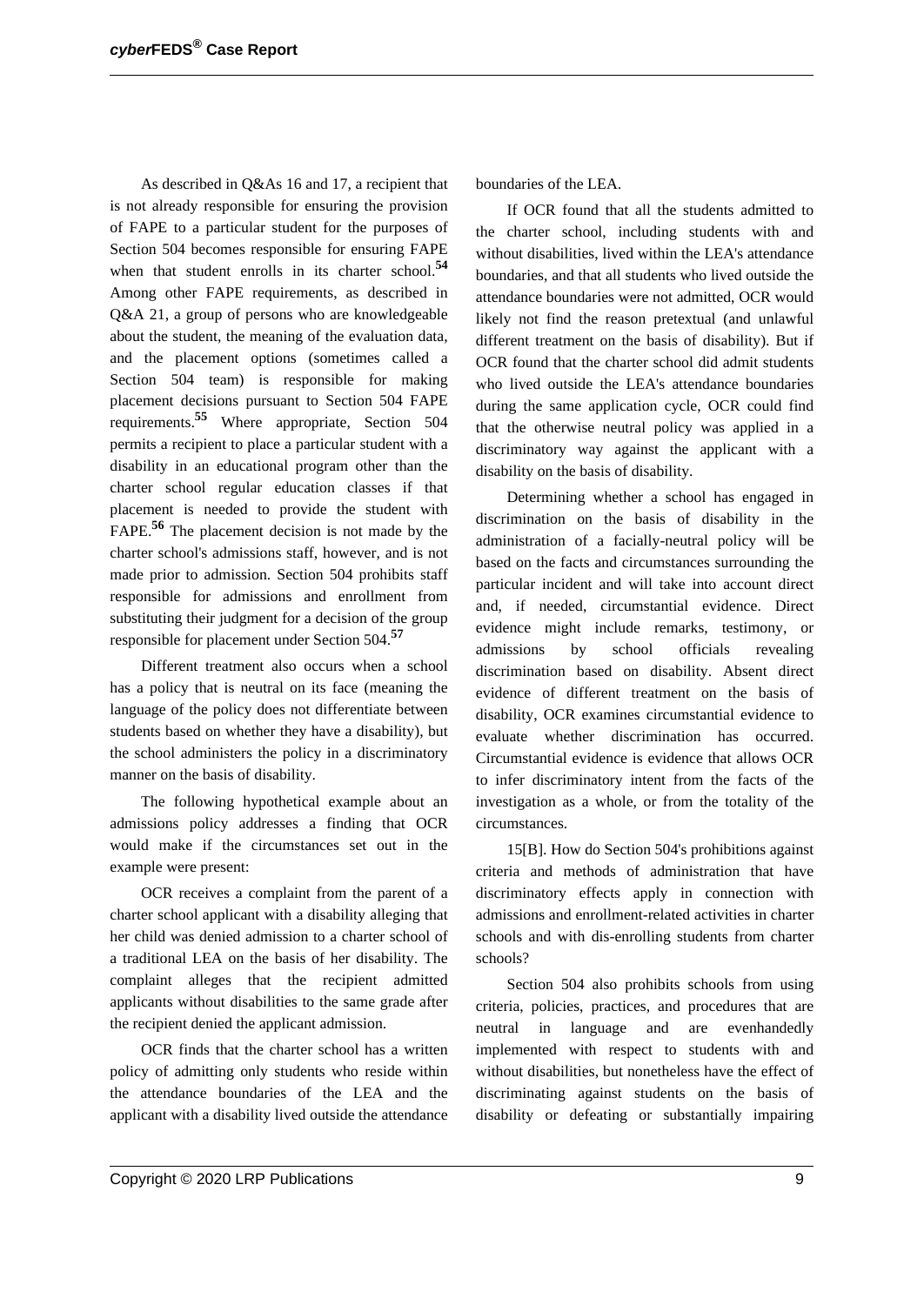accomplishment of the objectives of the school's program or activity with respect to persons with disabilities.**<sup>58</sup>** This prohibition applies even when schools adopt the criteria, policies, practices, and procedures without the intent to discriminate. This prohibition applies to charter school admissions, enrollment, and disenrollment criteria, policies, practices, and procedures.

In determining whether this type of criterion, policy, practice, or procedure has the effect of discriminating on the basis of disability, OCR will consider:

(1) Does the admission, enrollment, or disenrollment criterion, policy, practice, or procedure deny meaningful access to, or otherwise discriminate against, students with disabilities?**<sup>59</sup>** For example, does it have the effect of excluding, defeating or substantially impairing accomplishment of the objectives of the program or activity, or otherwise discriminating against, qualified persons with disabilities? If there is insufficient evidence of such an adverse effect, then OCR would not find a Section 504 violation on this basis.

(2) If, however, OCR finds that the criterion, policy, practice, or procedure has a discriminatory effect on students with disabilities, OCR will consider whether there is sufficient evidence to show that the criterion, policy, practice, or procedure is necessary to advance the school's legitimate, nondiscriminatory educational goal.**<sup>60</sup>** In this context, OCR will consider both the importance of the school's articulated goal and the tightness of the fit between that goal and the means the school has adopted to achieve that goal. If OCR determines that the criterion, policy, practice, or procedure is not necessary to advancement of a legitimate, nondiscriminatory goal, then OCR would find a Section 504 violation. (If OCR determined that the criterion, policy, practice, or procedure is a pretext for disability discrimination, then OCR would find a violation of Section 504. See the discussion of different treatment discrimination in Q&A 15[A] for more information.)

(3) If there is evidence that the criterion, policy,

practice, or procedure is generally necessary to advance a legitimate, nondiscriminatory educational goal, then OCR would determine if there is a comparably effective alternative available that would advance the recipient's legitimate educational goal with a less discriminatory effect on persons with disabilities. If not, then OCR would not find a Section 504 violation. But if there is such an alternative, then OCR would find the recipient's criterion, policy, practice, or procedure to be discriminatory in violation of Section 504, and, in that case, Section 504 would require the recipient to either use the alternative or eliminate the discriminatory practice.**<sup>61</sup>**

The following hypothetical example about an admissions policy addresses a finding that OCR would make if the circumstances set out in the example were present:**<sup>62</sup>**

OCR receives a complaint from a charter school applicant with a disability alleging that a charter school LEA uses a lottery to select students, and she was excluded from participation in the lottery because she had been absent for 21 days in the previous school year. The student provided documentation that all her absences were due to her disability, brain cancer, for treatment and related recuperation. OCR learns in investigation that the charter school has a policy that excludes any student who has had 20 or more absences during the previous school year from the applicant pool for its charter school lottery. OCR finds that the charter school evenhandedly applied its policies to all students, both those with and without disabilities. But OCR also finds that the policy resulted in the exclusion of this applicant, and a number of other applicants with disabilities, from the applicant pool because of absences caused by their disabilities.

Based on these facts and circumstances, at the initial step of the analysis OCR would find that the attendance criterion has the effect of discriminating against students with disabilities. OCR would find that this was discrimination on the basis of disability because the effect is a result of the application of the admissions policy to absences that are a result of the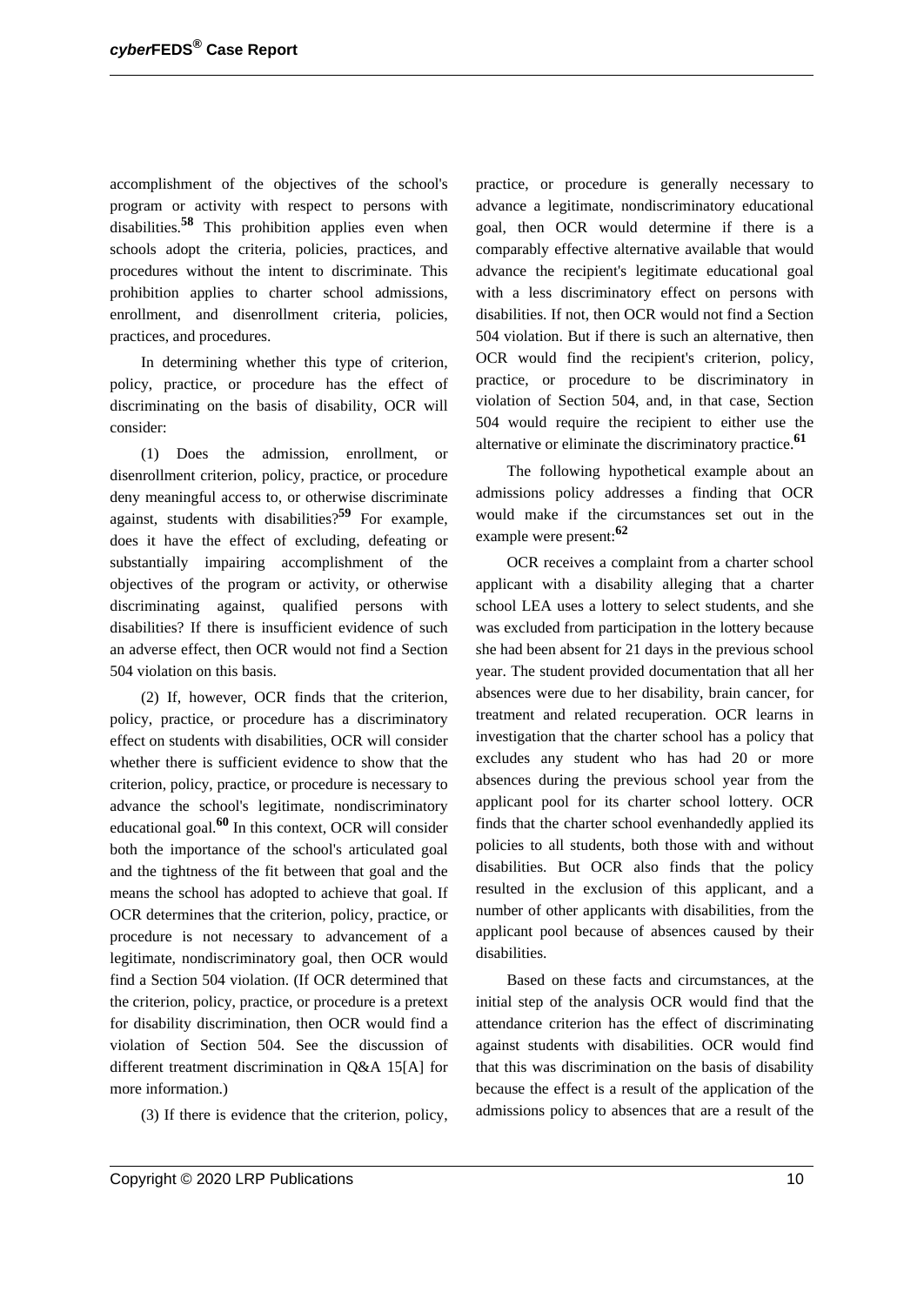students' disabilities, e.g., absences that are required due to treatment or recuperation because of the student's brain cancer. Based on this finding, OCR would proceed to the next step of the analysis to determine if the admissions criterion is justified. Unless OCR finds that this attendance qualification is a necessary means for advancing a legitimate, nondiscriminatory educational goal, the policy is prohibited and a violation of Section 504.

Moreover, even if the school demonstrated that the attendance qualification was generally necessary for students without disabilities, OCR could still find the school's policy violated Section 504 if OCR could identify a comparably effective alternative policy that would achieve the school's legitimate goal with a less adverse effect on students with disabilities. For example, OCR might find that the charter school could still achieve its educational goal by modifying its attendance policy to count only those absences that are not involuntary or not medically excused.**<sup>63</sup>**

OCR would apply this same analysis to complaints alleging that other facially neutral, evenly applied charter school admissions and enrollment criteria, policies, practices, and procedures have the effect of subjecting qualified persons with disabilities to discrimination on the basis of disability. For example, OCR would use this analysis for a complaint alleging that a charter school's policy excluding from the selection pool for its admission lottery prospective students with a low score on a particular standardized assessment in reading discriminates against students with dyslexia.**<sup>64</sup>**

15[C]. Is there an obligation to make reasonable accommodations in policies, practices, or procedures in connection with admissions, enrollment, and disenrollment-related activities in charter schools?

Yes. Traditional LEAs and charter school LEAs have an obligation under Section 504 to make reasonable modifications to criteria, policies, practices, or procedures of general applicability, when the modifications are necessary to avoid discrimination on the basis of disability.**<sup>65</sup>** The obligation to make reasonable accommodation is not limited to the admissions context, but generally applies when necessary to avoid discrimination on the basis of disability in the program or activity.**<sup>66</sup>** A reasonable modification could include, for example, the waiver of a particular admissions criterion, when necessary to avoid disability discrimination against a person with a disability or a class of persons with disabilities.**<sup>67</sup>**

16. During the charter school application process, is it permissible for school personnel to ask whether a prospective charter school student has a disability? Can school personnel ask about a disability after a charter school accepts a student for admission and upon the student's enrollment in the school?

Summary. During the application and admission process and before enrollment in the charter school, it is generally not permissible under Section 504 to ask a prospective student whether the student has a disability.**<sup>68</sup>** The exceptions to this prohibition, as discussed below, apply where the charter school is using that information solely to enhance the chances for a student with a disability to be admitted or enrolled for required remedial action or permissible voluntary action, or where a school is chartered to serve the educational needs of students with a specific disability and the school asks prospective students if they have that specific disability.**<sup>69</sup>** Although the same standard would apply to a traditional LEA, as described below, the process of applying and being admitted to a charter school is generally distinguishable from filling out paperwork necessary to enroll in a traditional LEA where enrollment is based only on residence and age.

Upon enrollment, it is permissible for the charter school to ask a student whether he or she has a disability in order to ensure that the school provides FAPE. Such information is protected under the Family Educational Rights and Privacy Act (FERPA).**70**

Application process. Prospective students seeking admission to or enrollment in a charter school typically must follow a specific application process. Charter school LEAs and charter schools that are part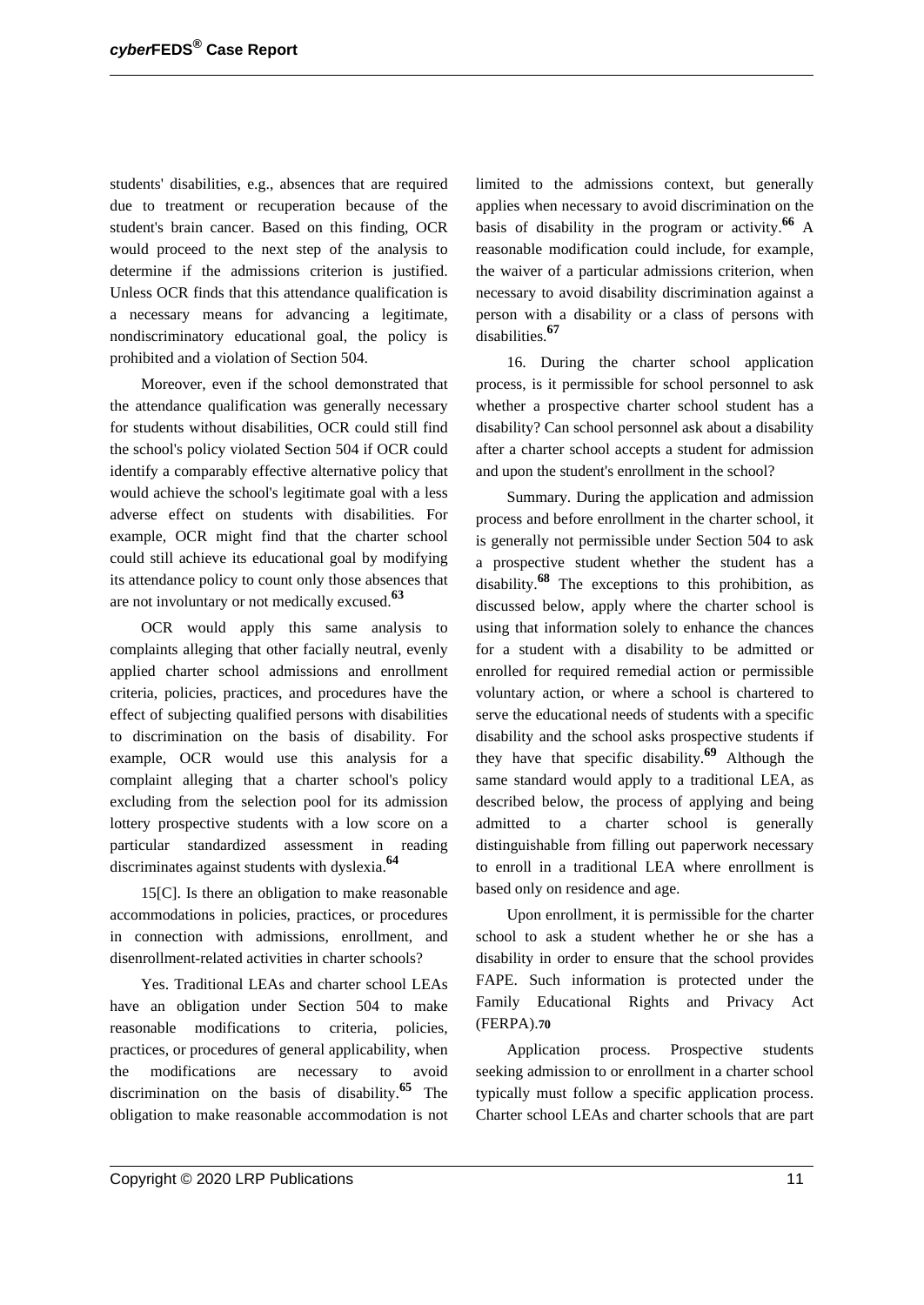of traditional LEAs typically condition admission and enrollment of students on a process that involves submission and acceptance of an application filled out by the parents of prospective students. Such charter schools might have fewer open slots than applicants, and sometimes engage in a pre-admissions process that involves acceptance or rejection of students' applications (e.g., screening of applicants). As noted above (Q&A 15[A], [B], and [C]), recipients are prohibited from discriminating on the basis of disability in the application process, including through use of criteria that screen out or tend to screen out applicants with disabilities.**<sup>71</sup>**

Absent an exception as detailed below, in which case a student's disability is relevant to a charter school's admissions process, there is generally no legitimate reason to ask about or consider a student's disability in the process of initially accepting or rejecting applications or in admitting students to a charter school. For this reason, any pre-enrollment inquiry about disability during the charter school application and admissions process is generally prohibited as unnecessary different treatment on the basis of disability.**<sup>72</sup>** The exceptions discussed below recognize situations in which there is a legitimate reason for asking about disability during the charter school application and admissions process, i.e., the inquiry about disability is necessary to provide students with disabilities with benefits, services, or opportunities that are as effective as those provided to others.**<sup>73</sup>**

Examples of impermissible pre-enrollment inquiries include a direct pre-enrollment inquiry about disability (such as a question about disability on an application) or an indirect inquiry about the results of a disability (such as a request about other circumstances that result from a disability or disability-related needs, e.g., whether the student has an IEP, has a 504 plan, needs transportation as a related service) or an inquiry that elicits disability-related information (such as a request that the student's current IEP or Section 504 plan be submitted with the application). Another example is an informal pre-enrollment inquiry (such as an inquiry about disability or IEPs or Section 504 plans by charter school staff in formal interviews or informal conversations with prospective students or their parents).

Pre-enrollment inquiry exceptions in the charter school admissions process. Section 504 does permit pre-enrollment inquiries in the charter school admissions process where necessary to provide students with disabilities benefits, services, and opportunities as effective as those provided to others.**74** Such a pre-enrollment inquiry about disability can be necessary to provide students with disabilities benefits, services, and opportunities as effective as those provided to others when: (1) the recipient is taking remedial action after OCR found that the recipient discriminated on the basis of disability; (2) a recipient is taking voluntary action to overcome the effects or conditions that resulted in limited participation in the recipient's program by qualified persons with disabilities;**<sup>75</sup>** or (3) a charter school that is chartered to serve the educational needs of students with a particular disability asks prospective students if they have that specific disability.**<sup>76</sup>**

Under circumstances where a school is engaging in required remedial action or in voluntary action permitted under Section 504, a school that seeks to increase the percentage of students with disabilities admitted can ask applicants whether they have a disability to favor them, such as in a weighted lottery.**77** A school must ensure that it does not use this information to discriminate against the student in admission to and enrollment in the charter school. This includes discrimination against subsets of students with particular types of disabilities. For example, a school chartered to provide services to students with autism can inquire about whether an applicant has autism, but, unless its inquiry is for the purposes of remedial or voluntary action, as described above, it cannot inquire about whether an applicant with autism has other disabilities, and if it has information that an applicant with autism has an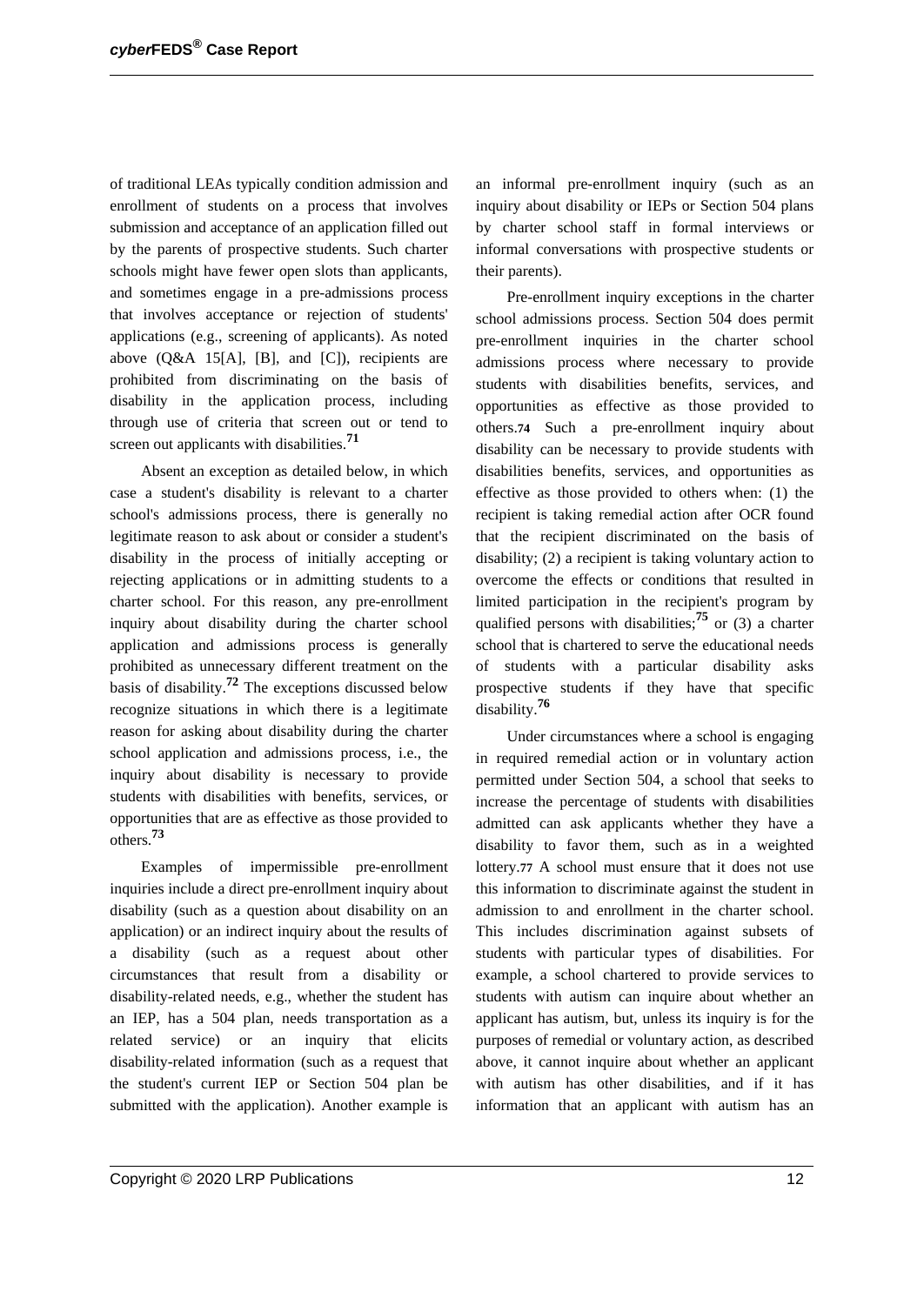additional disability, it is prohibited from using that information to discriminate on the basis of that disability.

Enrollment in traditional LEAs distinguished. Traditional LEAs typically are responsible for educating all students, who, pursuant to State law, are in the LEA's jurisdiction based on residence, and who are eligible for educational services based on age. To the extent that a traditional LEA enrolls all such students, enrollment is generally not conditioned upon an application and admissions process (assuming that residence and age criteria are met), and, thus, the traditional LEA can inquire about disability consistent with its responsibility to provide FAPE to enrolled students with disabilities.**<sup>78</sup>** If the traditional LEA includes a charter school with an admission process, however, the charter school cannot inquire about disability in connection with admission to the school, unless the information is intended to provide the student with a disability an aid, benefit or service to ensure equal opportunity, i.e., unless one of the exceptions applies.

Prohibition against discrimination in charter school admissions process includes any discriminatory use of information about disability. A recipient might legitimately know that a student has a disability prior to a prospective student's selection for admission to and enrollment in a charter school. This could occur, for example, because the charter school is a school of a traditional LEA and the student currently is enrolled in another school of the LEA and has an IEP. In such a case, the recipient must not use information about the student's disability to discriminate against the student in admission to and enrollment in the charter school. Similarly, Section 504 would not prohibit a parent from volunteering unsolicited information about a prospective student's disability prior to a decision about admission, but Section 504 would prohibit the school from using the information about the student's disability to discriminate against the student.

Enrolled students. A recipient is responsible for determining if there are enrolled students with disabilities who are entitled to FAPE under Section 504.**<sup>79</sup>** Therefore, after a charter school admits and enrolls a student, a charter school can inquire about a student's disability and request relevant records. (See Q&As 19-22 and 24-25, which outline a recipient's Section 504 FAPE obligations.)

17. Is it permissible for a charter school to counsel a prospective student (or the student's parents) against applying to or enrolling in a charter school because of the student's disability (a practice commonly referred to as counseling out)? Once enrolled, is it permissible for a charter school to counsel out a student because the student has a disability?

The answer to both questions is no. The practice of counseling out, a practice that is commonly understood to mean that a recipient tries to influence a prospective student with a disability not to apply to or enroll in a charter school because the prospective student has a disability, constitutes unnecessary different treatment of a prospective student on the basis of disability and is prohibited discrimination.**<sup>80</sup>** For example, Section 504 prohibits a recipient charter school, like any other public school, from counseling a prospective student against applying to or enrolling in the school because the student has a current IEP or Section 504 plan, or because the recipient does not want to incur costs that are necessary to provide FAPE to a prospective student with a disability, or because the recipient believes, correctly or incorrectly, that the student has a disability.**<sup>81</sup>**

If a student with a disability is already in the jurisdiction of a recipient LEA, the recipient is already responsible for FAPE under Section 504; otherwise, upon enrollment of a student with a disability in a recipient's charter school, the recipient is responsible for taking actions to ensure Section 504 FAPE is provided, including a placement that complies with Section 504.**<sup>82</sup>** (See Q&As 19-22 and 24-25, which outline a recipient's Section 504 FAPE obligations.)

A decision about placement of a particular student with a disability, consistent with Section 504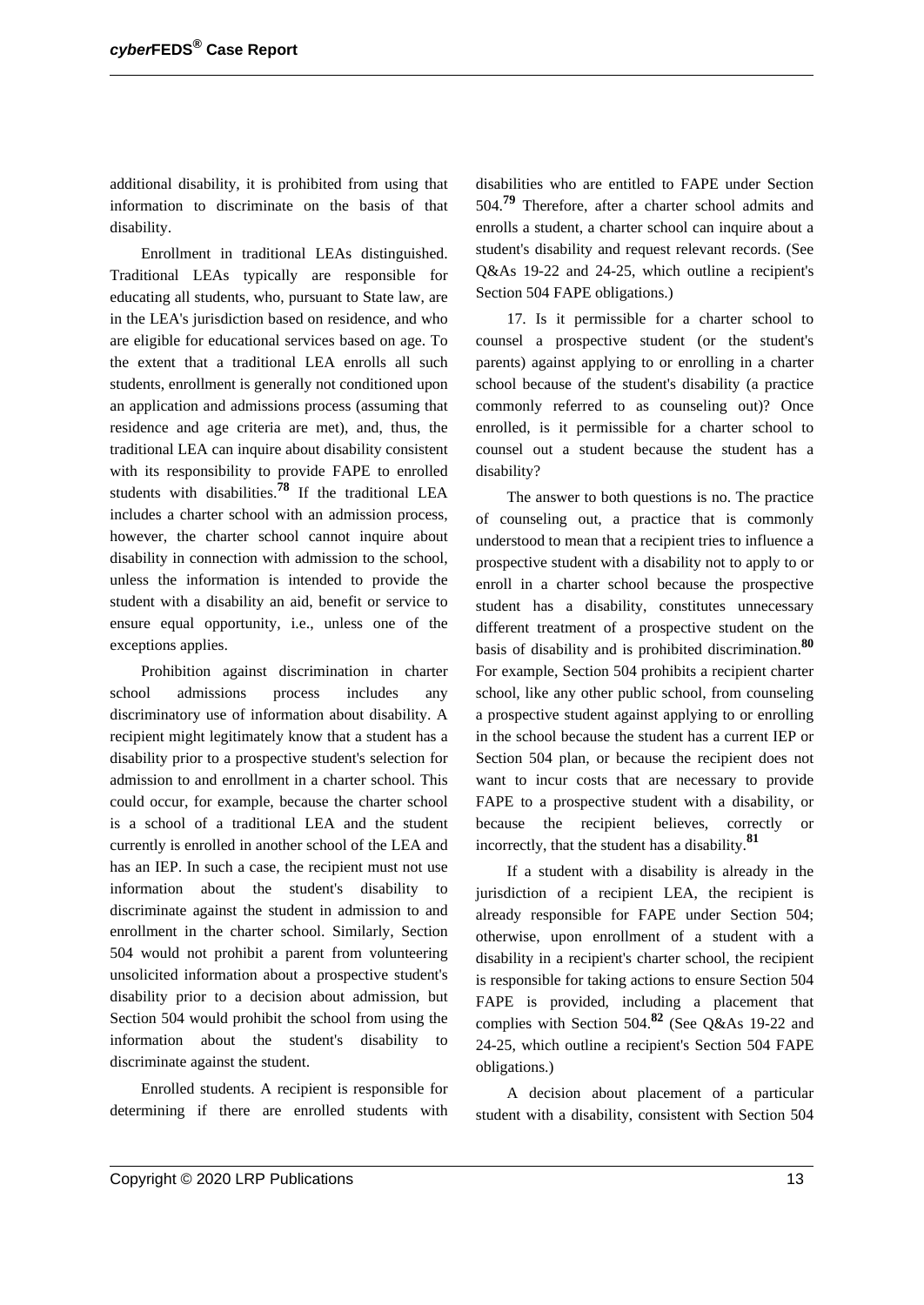FAPE requirements, is distinguishable from the prohibited practice of counseling out on the basis of disability. That is, even though a placement decision can, in some instances, result in the provision of services to a particular student with a disability at a setting (location) other than the charter school, placement through the Section 504 process ensures that the recipient maintains responsibility for the student's education, including provision of services needed to ensure FAPE and access to procedural safeguards.**<sup>83</sup>** Counseling out, on the other hand, is intended to exclude a prospective student because of the student's disability.

Similarly, the practice of counseling out enrolled students with disabilities because of their disabilities by encouraging them to voluntarily transfer from the charter school is also prohibited discrimination.**<sup>84</sup>** As indicated above, charter schools must make decisions about the placement of a particular student with a disability consistent with the FAPE requirements.**<sup>85</sup>** If the school believes a currently enrolled student needs additional evaluations or services in order to receive FAPE, the school must follow Section 504 evaluation and placement procedures. Although an appropriate placement decision can, in some instances, result in the provision of services to the student with a disability in a setting other than the charter school setting, that placement decision must be made in compliance with Section 504 FAPE requirements, including procedural safeguards.**<sup>86</sup>** Counseling out, in such a situation, is recipient action that is prohibited because it is designed to urge, intimidate, or coerce the student on the basis of disability to withdraw or transfer from the school, perhaps to the school of another recipient. The result could be that a recipient disenrolls a student without taking further responsibility for the provision of FAPE, including those FAPE requirements applicable to disenrollment.**87**

**Section 504 Nondiscrimination Requirements for Students: Rights to FAPE and Nonacademic and Extracurricular Services and Activities**

18. What are the Section 504 rights to nondiscrimination applicable to enrolled charter school students?

Charter school students with disabilities must not be excluded from participation in, be denied access to or limited in, or otherwise subjected to discrimination on the basis of disability in a charter school's provision of aid, benefits, services, or opportunities.**<sup>88</sup>** Charter school students with disabilities have a right to equal treatment regardless of their disability and to aid, benefits, services, or opportunities equal to, and as effective as, those the charter school provides to students without disabilities.**<sup>89</sup>**

Section 504 permits recipients to provide charter school students with disabilities different or separate aid, benefits, or services only when that action is necessary to provide aid, benefits, or services that are as effective as those the charter school provides to others.**<sup>90</sup>** For aid, benefits, or services to be equally effective, charter school students with disabilities must be afforded an equal opportunity to obtain the same result, to gain the same benefit, or to reach the same level of achievement in the most integrated setting appropriate to a particular student's needs.**<sup>91</sup>** A key component of nondiscrimination in public elementary and secondary education is that students with disabilities, including charter school students with disabilities, are entitled to FAPE regardless of the nature or severity of the student's disability.**<sup>92</sup>**

In addition, a recipient, including a charter school LEA, must ensure that any agency or organization to which it provides significant assistance, including private entities, does not discriminate on the basis of disability against students in the recipient's program or activity.**<sup>93</sup>** Also, recipients are prohibited from, directly or through contractual or other arrangements, utilizing criteria, policies, practices, procedures, or other methods of administration that have the effect of discriminating against qualified students with disabilities on the basis of disability, or that have the purpose or effect of defeating or impairing accomplishment of the objectives of the recipient's program or activity with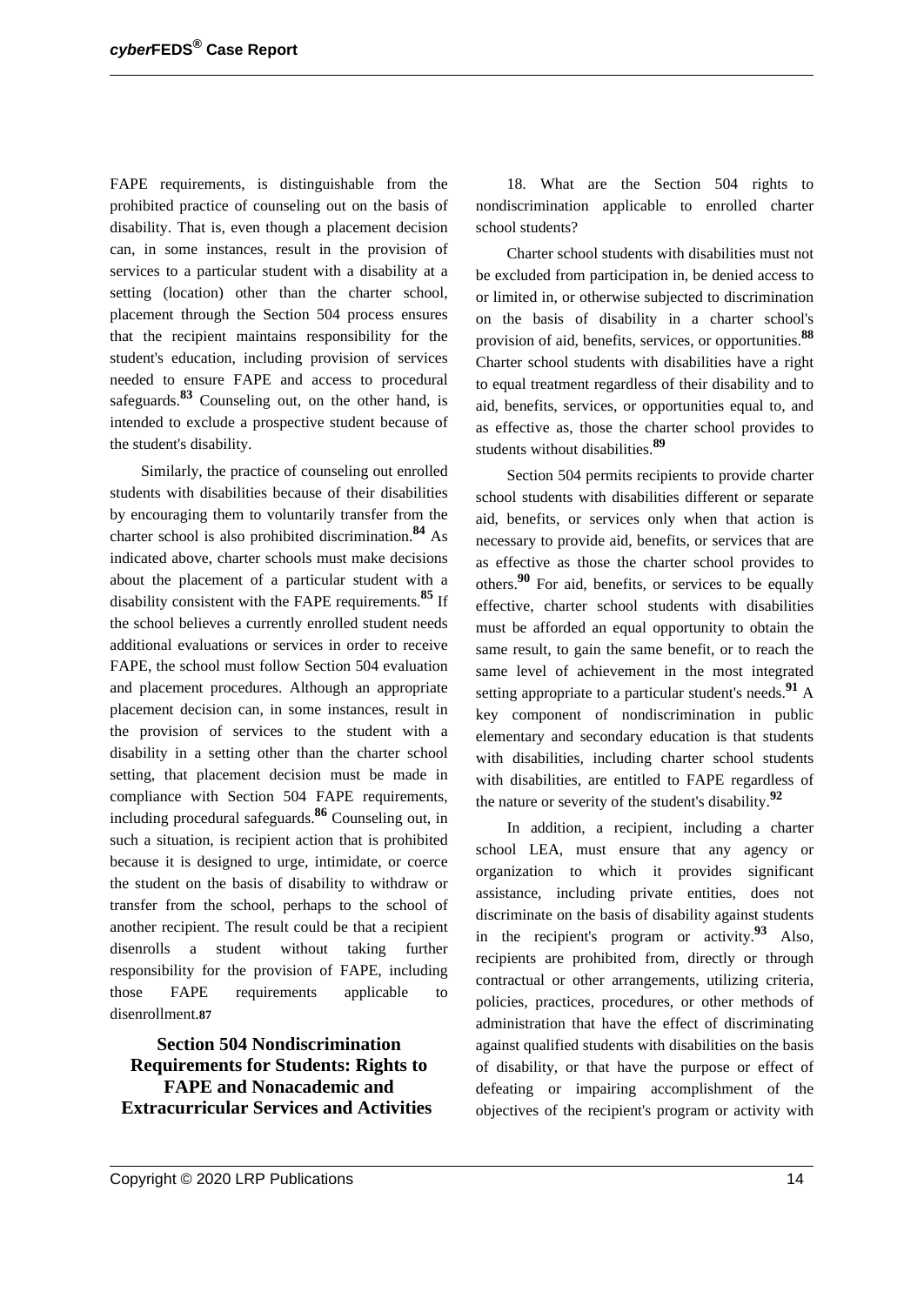respect to students with disabilities.**<sup>94</sup>**

19. Does a charter school student with a disability have the same right to FAPE under Section 504 as a student with a disability enrolled in a traditional public school?

Yes. The right of a charter school student with a disability to FAPE under Section 504, whether the charter school is a charter school LEA or within a traditional LEA, is the same as the right of a student with a disability enrolled in a traditional public elementary or secondary school in a traditional LEA. A recipient with a public elementary or secondary charter school has the same responsibility under Section 504 that a recipient with a traditional public elementary or secondary school has to ensure that students with disabilities in its jurisdiction who are eligible to receive FAPE are provided FAPE.**<sup>95</sup>**

For the purposes of Section 504 FAPE, free means that the recipient must provide educational and related services to a charter school student with a disability without cost to that student or that student's parents, except for those fees that are imposed on students without disabilities or their parents.**<sup>96</sup>** An example of the exception would be a charge assessed on all students for admission to a museum as part of a class field trip.

For the purposes of Section 504 FAPE, an appropriate public education consists of two elements.**97** The first is that the recipient must provide a charter school student with a disability regular or special education and related aids and services that are designed to meet the student's individual educational needs as adequately as the needs of students without disabilities are met.**<sup>98</sup>** A recipient's implementation of an IEP developed in accordance with the IDEA is one means of meeting the Section 504 FAPE standard for IDEA-eligible students.**<sup>99</sup>**

The second is that the recipient must provide a charter school student the rights, outlined in Q&As 20-22 and 24-25, to evaluation and placement, educational setting, and procedural safeguards.**<sup>100</sup>**

This document addresses only the right to FAPE

provided by, and FAPE requirements imposed by, Section 504. While OCR enforces the Section 504 rights of students with disabilities who are IDEA-eligible, this document does not address IDEA FAPE rights of children with disabilities, or requirements pertaining to IDEA FAPE, imposed by the IDEA. For information about IDEA FAPE rights and requirements in the context of charter schools, see OSERS' Frequently Asked Questions about the Rights of Students with Disabilities in Public Charter Schools under the Individuals with Disabilities Education Act, issued concurrently with this document.**<sup>101</sup>**

20. What is the right of a charter school student with a disability with respect to evaluations related to FAPE under Section 504?

The right of a charter school student with a disability with respect to evaluations required in connection with Section 504 FAPE is the same as any other public elementary or secondary school student with a disability.

Under Section 504, if a charter school student needs, or the recipient believes the student needs, special education or related aids or services because of a disability, the recipient must conduct an evaluation prior to an initial placement of the student in regular or special education and prior to any subsequent significant change of placement.**<sup>102</sup>**

For example, even though a charter school student receives reading instruction that has been effective for his or her age and grade peers, that student is experiencing difficulties in learning to read. Where school personnel have reason to suspect that these difficulties are the result of a disability and that special education or related services might be required to enable the student to learn to read and to otherwise access the charter school's education program, the recipient must ensure that the student is evaluated pursuant to the requirements of Section 504.**<sup>103</sup>**

Recipient charter school LEAs and traditional LEAs must establish standards and procedures for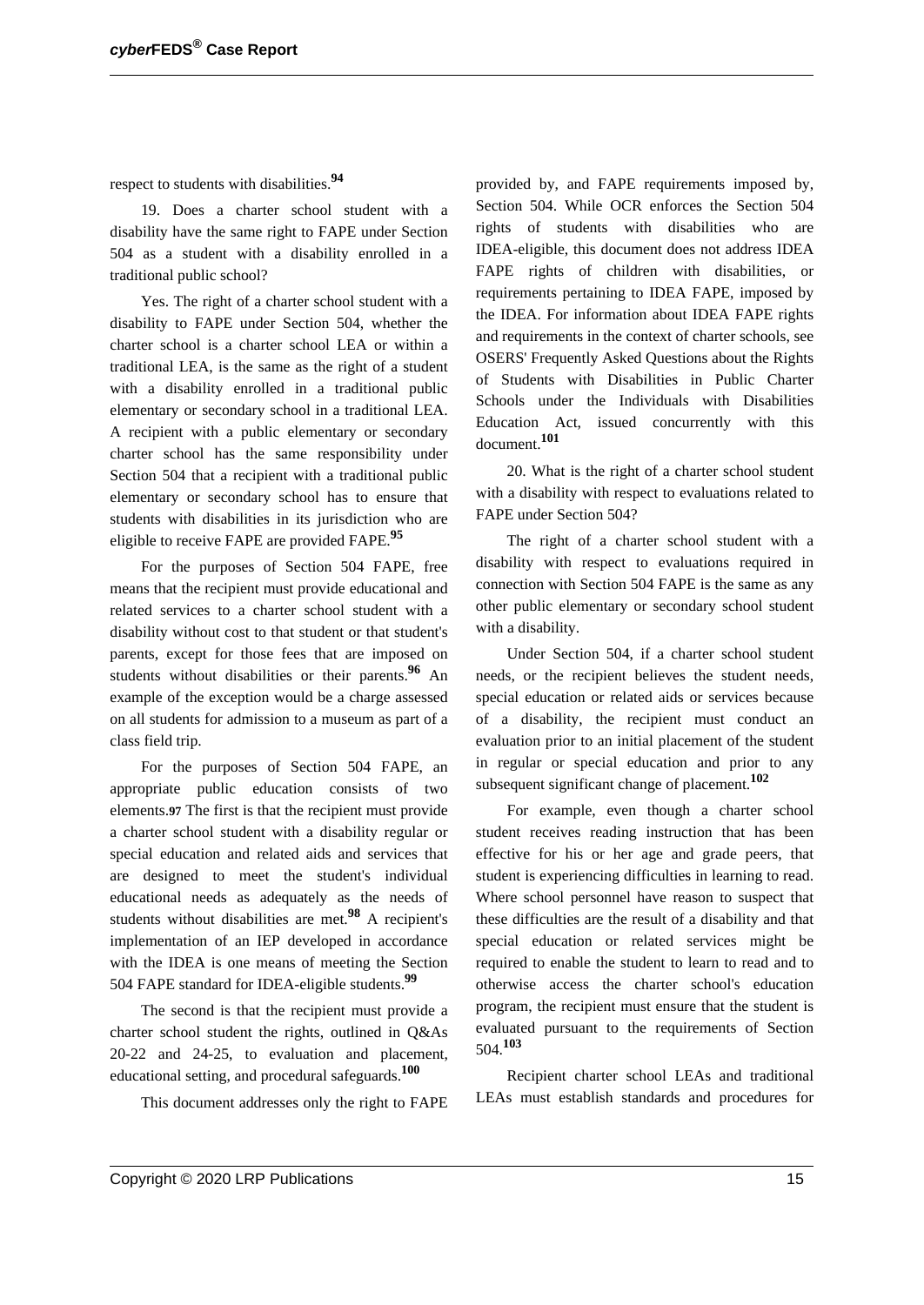initial evaluations and periodic reevaluations of all students, including charter school students, who because of disability, need or are believed to need special education and/or related aids and services.**<sup>104</sup>** These procedures must incorporate the requirements applicable to evaluations, including requirements applicable to tests and other evaluation materials used in such evaluations.**<sup>105</sup>**

Although a parent does not have an absolute right to a Section 504 evaluation upon request, a recipient must ensure the evaluation of a charter school student if it has reason to believe the student is in need of special education or related services because of disability.**<sup>106</sup>** A recipient cannot ignore a parent's request for evaluation; it must respond in a timely manner.**<sup>107</sup>** If the recipient does not agree to evaluate a charter school student pursuant to a parent request because the recipient does not believe that the student needs special education or related aids and services because of a disability, the recipient must inform the parent of his or her right to challenge the decision not to evaluate, including the right to procedural safeguards.**<sup>108</sup>** (See Q&A 22 on procedural safeguards.) A recipient violates Section 504 when it knows or has reason to suspect that a student has a disability, and needs special education or related services, but the recipient fails to initiate the evaluation process or unreasonably delays conducting an evaluation.**<sup>109</sup>**

In most instances, a charter school's proposal to disenroll an enrolled student with a disability constitutes a significant change in placement and triggers the recipient's duty to conduct a reevaluation; the recipient must comply with Section 504 FAPE requirements regarding placement and procedural protections.**<sup>110</sup>** (See Q&As 21-22.) In situations where the disenrollment is based on a charter school's closure, additional factors would be relevant in determining whether there is a significant change in placement. For example, if a charter school LEA closes and no longer exists, the student would have to transfer to a new LEA and the new LEA could elect to provide the same special education and related services in a similar program as was provided by the previous LEA.

21. What are the rights of a charter school student with a disability with respect to educational setting and placement related to FAPE under Section 504?

The same rights apply to charter school students with disabilities that apply to other public elementary or secondary school students with disabilities pertaining to educational setting and placement under Section 504.

Under Section 504 FAPE, students with disabilities, including charter school students, have the right to be educated with students without disabilities to the maximum extent appropriate to the needs of the student with a disability.**<sup>111</sup>** A charter school student with a disability is entitled, under Section 504 FAPE, to be placed in the charter school regular educational environment operated by the recipient unless the recipient demonstrates that education of that student cannot be achieved satisfactorily, even with the use of supplementary aids and services, in the charter school's regular educational environment.**<sup>112</sup>**

For example, a student with a disability might exhibit behavior caused by or related to the student's disability, and the group of knowledgeable persons responsible for this student's placement would first consider if there are supplementary aids and services that would address the student's educational needs, including the student's disruptive behavior so that the behavior would not impede the student's own education and would not significantly impair the education of the other students in the regular education environment.**<sup>113</sup>** Only if the group determined that there were no appropriate supplementary aids and services to address the student's needs, including the student's behavioral needs, in the regular educational environment, could they determine that placement in the regular classroom was not appropriate to the needs of the student with a disability; and if so, a regular education placement would not be required by Section 504 in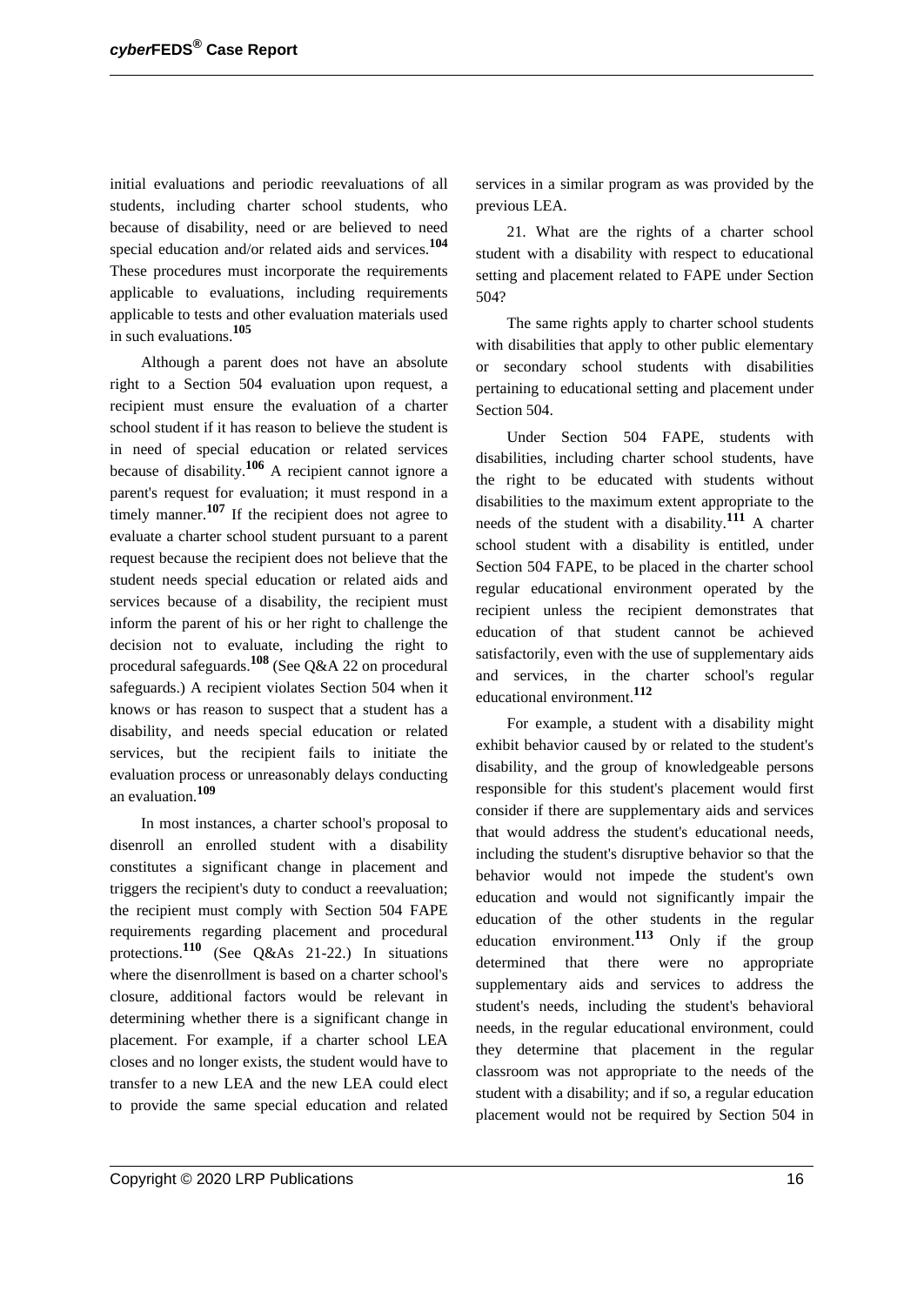this instance.**<sup>114</sup>**

Educational placement decisions are individualized decisions about what educational and related aids and services will provide FAPE to a particular student with a disability for the purposes of Section 504. Recipients must ensure that procedures are in place so that placement decisions for students with disabilities are informed by the evaluation data, and that interpretations of the evaluation data draw upon information from a variety of sources, including aptitude and achievement tests, teacher recommendations, physical condition, social or cultural background, and adaptive behavior.**<sup>115</sup>** Under Section 504, educational placement decisions must be made by a group of persons knowledgeable about the student, the meaning of the evaluation data, and the placement options.**<sup>116</sup>** For example, it would be a violation of Section 504 for a charter school administrator to make an initial educational placement decision, or to make a unilateral change of placement.**117**

When charter schools, like any other public school, make an educational placement decision about a student with a disability, the decision must be made in compliance with the Section 504 FAPE requirements.**<sup>118</sup>** Section 504 requires schools to consider, and select, services and placement options that are effective for eligible students, rather than limiting options to free or low cost services.**<sup>119</sup>** Those services can be as varied and as comprehensive as are necessary to meet a student's need.**<sup>120</sup>**

For the vast majority of students with disabilities, their educational needs can be met in a regular educational environment with additional educational supports and services. Where the group responsible for placement for a charter school student with a disability has determined that the student's educational needs can be met in a regular educational environment with additional educational supports and services, a charter school that operates a regular educational environment is responsible for meeting the student's educational needs by providing or contracting for the provision of needed special education and related aids and services (e.g., specialized math instruction, physical therapy, speech and language therapy, or occupational therapy).

For example, when the group of knowledgeable persons determines that a particular student with a disability can be educated at the charter school with regular or special education and related aids and services, and the related aids and services needed to provide FAPE to this student include speech therapy as well as other interventions, the charter school is responsible for implementing the student's IEP or Section 504 plan.**<sup>121</sup>** The charter school may not fail to implement the plan with respect to speech therapy simply because the charter school does not currently have a speech therapist on staff or on contract or because the charter school does not want to incur the cost of hiring or contracting for the services of a speech therapist.**<sup>122</sup>**

Section 504 permits a recipient to place a charter school student with a disability in a setting other than the regular education classroom of the charter school only if the recipient: (1) has complied with the applicable Section 504 FAPE procedural protections (including evaluation, placement, and procedural safeguards); (2) can demonstrate that education of a particular charter school student with a disability in the charter school's regular educational environment with the use of supplementary aids and services cannot be achieved satisfactorily; and (3) can demonstrate that the student's placement in a setting other than the charter school's regular educational environment is in compliance with the requirement that the particular student with a disability be educated with students without disabilities to the maximum extent appropriate to the needs of the student with a disability.**<sup>123</sup>** The third requirement applies regardless of the nature of the charter school's student population, i.e., regardless of whether the charter school serves primarily students with disabilities or primarily students without disabilities, the recipient must engage in the same inquiry to determine whether the school provides the particular student with a disability an education where he or she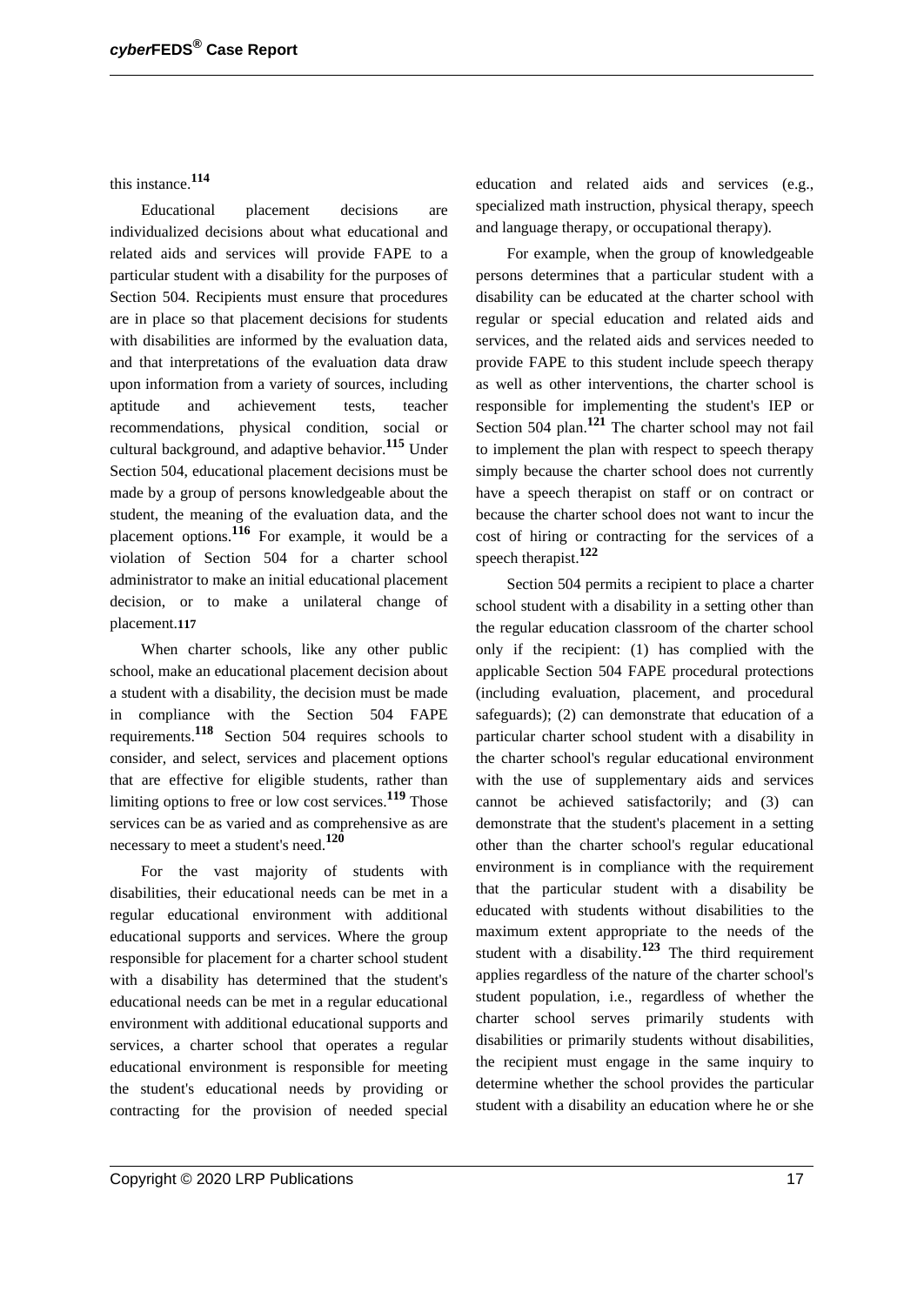participates with students without disabilities to the maximum extent appropriate to the needs of that student.**<sup>124</sup>**

The Section 504 regulations provide that the recipient remains responsible for ensuring that FAPE requirements are met for any student with a disability so placed or referred.**<sup>125</sup>** The requirement that a recipient is responsible for ensuring FAPE does not address the issue of ultimate responsibility for payment of FAPE costs in any given situation. A recipient's responsibility for ensuring that FAPE is provided is not determined by what entity ultimately pays FAPE costs. (See also Q&As 9-11.)

22. What procedural safeguards are applicable to the right to Section 504 FAPE of a charter school student with a disability (and the student's parents)?

Charter school students with disabilities (and their parents) have the same rights to procedural safeguards under Section 504 as students with disabilities who are enrolled in a traditional public elementary or secondary school (and their parents). Specifically, they are entitled to a system of procedural safeguards to have notice about and to challenge the recipient's actions regarding the identification, evaluation, or educational placement of students who, because of disability, need or are believed to need special education or related aids and services.**<sup>126</sup>**

The system of procedural safeguards must also include an opportunity for the parents of the person with a disability to examine relevant records, an impartial hearing with opportunity for participation by the student's parents and representation by counsel, and a review procedure.**<sup>127</sup>** Compliance with the procedural safeguards of IDEA is one means for a recipient to meet this Section 504 requirement.**<sup>128</sup>**

23. What are the rights of a charter school student with a disability regarding nonacademic and extracurricular services and activities?

Under Section 504, public school students with disabilities, including charter school students with disabilities, are entitled to equal treatment and nondiscrimination in nonacademic and extracurricular services and activities. The recipient must provide nonacademic and extracurricular services and activities in a manner that affords students with disabilities an equal opportunity for participation.**<sup>129</sup>** Examples of such services and activities include counseling services, transportation, health services, recreational activities, special interest groups or clubs sponsored by the recipient, and activities related to employment of students.**<sup>130</sup>** The Section 504 nondiscrimination requirements also apply to interscholastic, club, or intramural athletics.**<sup>131</sup>**

24. Is a charter school student with a disability entitled to transportation?

The rights of charter school students with disabilities to transportation under Section 504 are the same as other public elementary and secondary school students with disabilities. If a recipient is providing transportation to other charter school students, a student with a disability is entitled to transportation services in a manner that is necessary to provide equal opportunity to the student.**<sup>132</sup>**

Even if a recipient is not providing transportation to other charter school students, a particular charter school student with a disability is entitled to transportation if the group responsible for the student's placement determines that transportation is a related service necessary to provide FAPE, as required by Section 504, to the student.**<sup>133</sup>**

25. Do Section 504 rights affect a recipient's actions to discipline charter school students with disabilities?

Yes. With regard to disciplinary actions, including suspension or expulsion, the Section 504 rights of charter school students with disabilities are the same as other public elementary and secondary school students with disabilities. Section 504 prohibits charter schools from unnecessarily treating students differently on the basis of disability, including disciplining students with disabilities more harshly than students without disabilities for the same type of behavior.**<sup>134</sup>** In addition, the Section 504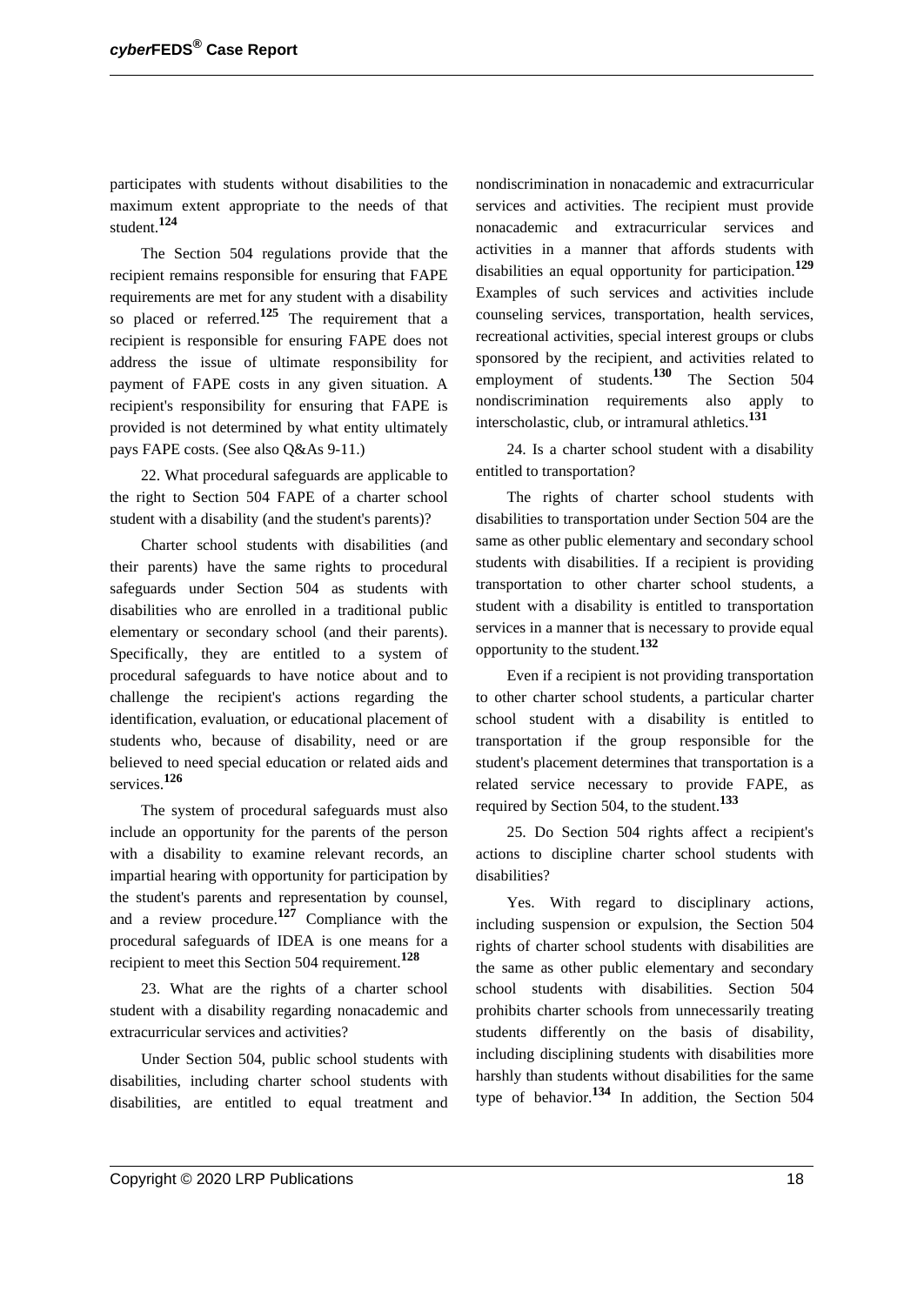FAPE rights of charter school students with disabilities extend to disciplinary actions that constitute a significant change in placement, and charter schools must comply with applicable legal requirements.**<sup>135</sup>** When addressing discipline for students with disabilities, it is important that charter schools comply with applicable legal requirements governing the discipline of a child for misconduct caused by, or related to, the child's disability.**<sup>136</sup>**

### **Nondiscrimination Requires Accessibility of Charter School Programs and Facilities**

26. Must charter school programs and facilities be accessible to and usable by persons with disabilities?

Yes. Section 504 requires that all recipients make their programs and facilities accessible.**<sup>137</sup>** For example, schools must ensure that students and other persons with disabilities, including parents, are not denied access to programs and services because of inaccessible facilities, including academic buildings, walkways, restrooms, athletic facilities, and parking spaces.**<sup>138</sup>**

Section 504 incorporates specific physical accessibility requirements that apply to facilities constructed or altered by, on behalf of, or for the use of a recipient if the construction or alteration commenced after June 3, 1977.**<sup>139</sup>** These requirements apply to recipients with respect to charter school facilities in the same manner that they apply to other recipients and other facilities. (Title II incorporates specific accessibility requirements that apply to facilities constructed or altered by, on behalf of, or for the use of a public entity if the construction or alteration commenced after January 26, 1992.**140**)

Regardless of when a charter school's facilities were built or altered, a recipient must ensure that qualified persons with disabilities are not discriminated against or excluded from participation in its program or activity because facilities are inaccessible to or unusable by persons with disabilities.**<sup>141</sup>** Examples of possible means for complying with this requirement include, but are not limited to, reassignment of classes and other services to an accessible floor of the charter school facility, alteration of existing charter school facilities, and construction of new charter school facilities that meet applicable accessibility requirements.

A recipient, in selecting facilities for charter schools, including facilities to rent, is prohibited from selecting a facility if: (1) it would have the effect of excluding persons with disabilities from the recipient's program, denying persons with disabilities the benefits of the recipient's program, or otherwise discriminating against persons with disabilities; or (2) it would have the purpose or effect of defeating or substantially impairing the accomplishment of the objectives of the service, program, or activity for persons with disabilities.**<sup>142</sup>**

The requirements, that a recipient ensure that qualified persons with disabilities are not discriminated against or excluded from participation in its program or activity because facilities are inaccessible to or unusable by persons with disabilities, are not limited to facilities owned by a recipient, but also extend to rented facilities. At a minimum, therefore, a recipient must not use a rented facility for a charter school if the facility is inaccessible to or unusable by persons with disabilities such that it results in the exclusion of persons with disabilities from participation in the recipient's program or other discrimination against persons with disabilities.**<sup>143</sup>** If a recipient (or public entity) rents a facility for a charter school, and alterations or new construction are made to the facility by, on behalf of, or for the use of the recipient (or public entity), the specific accessibility requirements applicable under Section 504, based on the date the alteration or construction commenced, apply.**<sup>144</sup>**

## **Administrative Requirements**

27. Does Section 504 impose administrative requirements to ensure the rights of charter school students with a disability are protected?

Yes. Under Section 504, a recipient that employs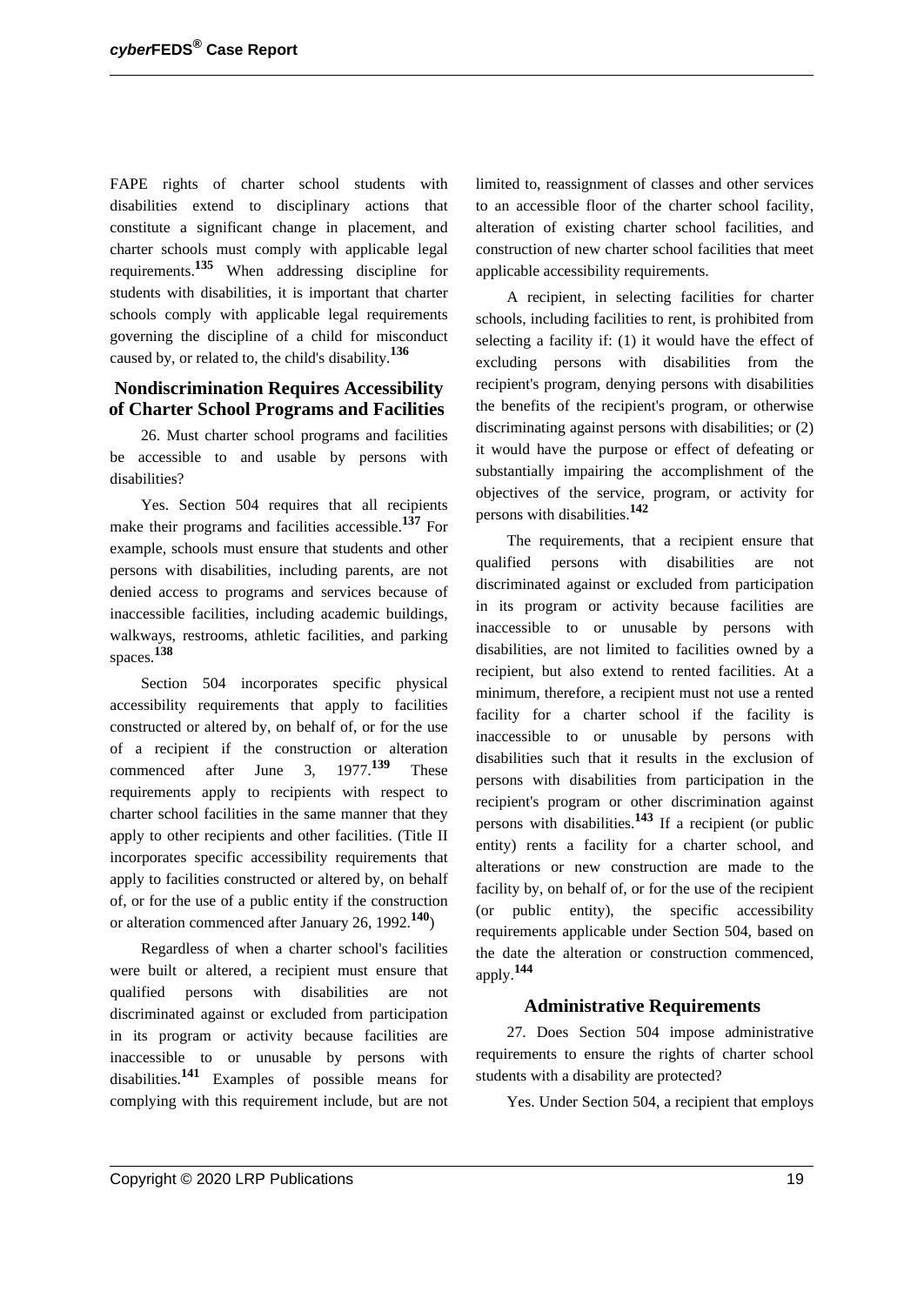15 or more persons is required to comply with the requirements outlined below.**<sup>145</sup>** The same requirements apply regardless of whether the recipient's program includes charter schools, traditional public schools, or both. These requirements are:

- Designate at least one person to coordinate its efforts to comply with Section 504 and identify the person responsible for coordination in publications and materials pursuant to the notification requirements outlined in this answer.**<sup>146</sup>** (Schools often refer to these individuals as "Section 504 coordinators.") Section 504 requires the recipient to take steps so that the notification reaches participants, beneficiaries, applicants, and employees, such as, in this situation, students, parents, and the public.**<sup>147</sup>**

- Adopt grievance procedures that incorporate appropriate due process standards and that provide for the prompt and equitable resolution of complaints alleging any action prohibited by Section 504.**<sup>148</sup>** (These grievance procedures apply to any action prohibited by Section 504, and are separate from the procedural safeguards discussed in Q&A 22.)

- Take initial and continuing steps to notify current and prospective students and their parents, employees, and unions or professional organizations holding collective bargaining or professional agreements with the recipient that it does not discriminate on the basis of disability in violation of Section 504.**<sup>149</sup>** Section 504 identifies requirements pertaining to the content and distribution of the notice.**<sup>150</sup>** For example, with respect to content, charter school recruitment materials must indicate that the recipient does not discriminate against people with disabilities in charter school admission or other treatment of students. A recipient must include its nondiscrimination notices in its publications containing general information and in its recruitment materials so that charter school applicants and students can easily find this information.**<sup>151</sup>** This notice requirement applies, for example, to general information or recruitment materials that the recipient publishes in printed materials or on its website.

A recipient charter school LEA or traditional LEA must comply with these administrative requirements. If, on the other hand, a charter school is not a recipient, for example, it is a school of a recipient LEA and is not a recipient itself, it is sufficient for the purposes of Section 504 for the school to use the services of the LEA's Section 504 coordinator for its students, to use the LEA's grievance procedures for its students, and to use the LEA's nondiscrimination notice in its publications and postings.

28. Are charter school LEAs required to report information to OCR's Civil Rights Data Collection (CRDC)?

Yes. ED requires recipient LEAs, including charter school LEAs, to report to the CRDC information related to compliance by the charter school LEAs and their charter schools with Section 504 and other civil rights laws that OCR enforces.**<sup>152</sup>** Traditional LEAs also have the obligation to report to the CRDC information related to compliance with the civil rights laws by the LEAs and their schools, including their charter schools.**<sup>153</sup>**

OCR uses the information in its enforcement efforts, and other ED offices and Federal agencies and the public, including policymakers and researchers, also use CRDC information in their work. Recipient LEAs can use the information they report to the CRDC to monitor their compliance with the civil rights laws, including identification of potential civil rights problems for resolution, as appropriate.

## **Prohibition Against Retaliation**

29. Are charter school students with a disability and their parents protected from retaliation for exercising, or seeking to exercise, rights to nondiscrimination?

Yes. The same protections against retaliation that apply to other public school students and their parents apply to charter school students and their parents. That is, recipients are prohibited from retaliating against any person for the purpose of interfering with any right or privilege under Section 504, or because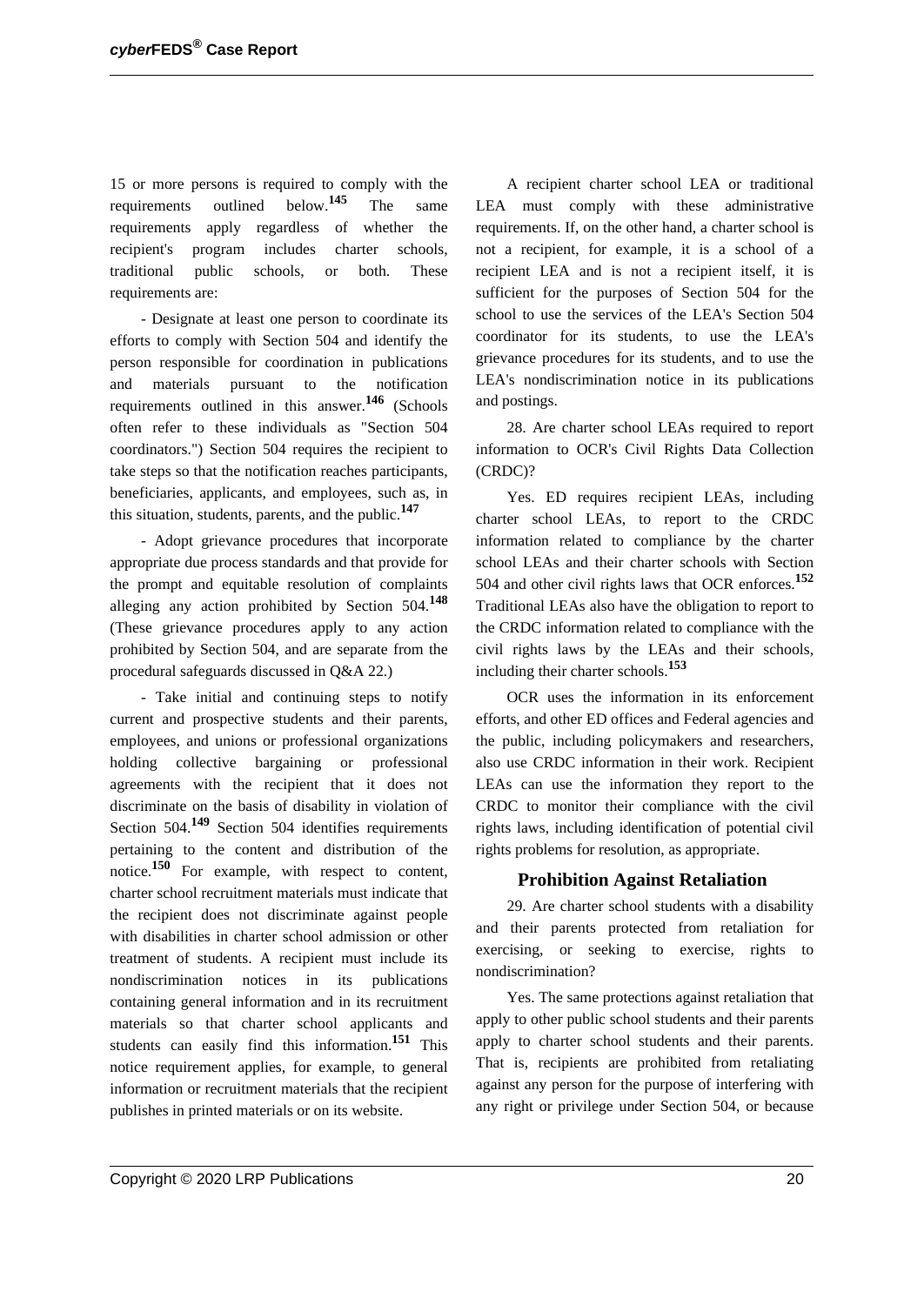the person has made a complaint, testified, assisted, or participated in any manner in an investigation, proceeding, or hearing under Section 504.**<sup>154</sup>**

#### **Resources**

30. What resources are available from ED for more information about the Section 504 rights of charter school students with a disability, including how to file a complaint of disability discrimination?

Students, prospective students, parents, traditional and charter school LEAs, charter schools, charter school authorizers, or any other person or organization interested in the rights of charter school students with disabilities, and how to ensure those rights, may contact the OCR office serving their State. Technical assistance about the requirements of Section 504 and other laws enforced by OCR is available, upon request, from the OCR enforcement office for the State in which a particular recipient or public entity is located. Contact information for these offices and for OCR's Customer Service Office is available at a state of  $\alpha$  at a state of  $\alpha$  at a state of  $\alpha$  at a state of  $\alpha$ 

wdcrobcolp01.ed.gov/CFAPPS/OCR/contactus.cfm.

Alternatively, interested persons may contact OCR's Customer Service Office by phone at 1-800-421-3481; TDD: 1-800-877-8339.

OCR's website, www.ed.gov/ocr, also provides information on a variety of topics related to the rights of persons with disabilities and the obligations of recipients under Section 504 and public entities under Title II.

Information about how to file a complaint of discrimination is on OCR's website at www.ed.gov/ocr.

**1** 29 U.S.C. § 794; 34 C.F.R. pt. 104; 34 C.F.R. § 104.2 (application); 34 C.F.R. § 104.3(f) (defining recipient); 34 C.F.R. § 104.3(h) (defining Federal financial assistance). Unless otherwise indicated, for purposes of this document Section 504 refers to the requirements of both the statute and ED's Section 504 regulations.

**2** 29 U.S.C. § 794(b); 34 C.F.R. § 104.3(k). Section 504 prohibits discrimination in any Federally-assisted program or activity and defines program or activity to mean all of the operations of the entities described. This includes all of the operations of a local educational agency (LEA). 29 U.S.C. § 794(b)(2)(B); 34 C.F.R. § 104.3(k)(2)(ii).

**3** *Id.* ED defines LEA, 34 C.F.R. § 77.1, to mean: "(a) A public board of education or other public authority legally constituted within a State for either administrative control of or direction of, or to perform service functions for public elementary or secondary schools in: (1) A city, county, township, school district, or other political subdivision of a State; or (2) Such combination of school districts or counties a State recognizes as an administrative agency for its public elementary or secondary schools; or (b) Any other public institution or agency that has administrative control and direction of a public elementary or secondary school. (c) As used in 34 C.F.R. parts 400, 408, 525, 526 and 527 (vocational education programs), the term also includes any other public institution or agency that has administrative control and direction of a vocational education program."

Examples of ED's Federal financial assistance in public elementary and secondary education include funds under the Individuals with Disabilities Education Act, Title I of the Elementary and Secondary Education Act, and the Charter Schools Program. The requirements of Section 504 apply to a recipient's charter schools regardless of whether the recipient receives funds under the ED's Charter Schools Program. 34 C.F.R. §§ 104.2, 104.3(f), (h).

For ease in reading, this document refers to traditional LEAs and charter school LEAs because they are the most common types of recipient LEAs to operate charter schools. Traditional LEAs generally include multiple schools within a defined geographic area. Depending upon State charter school law, traditional LEAs may include charter schools. Section 504 requires that any such recipient of Federal financial assistance comply in all of its operations. 34 C.F.R. § 104.2.

**4** 34 C.F.R. §§ 104.2, 104.3(f), (k).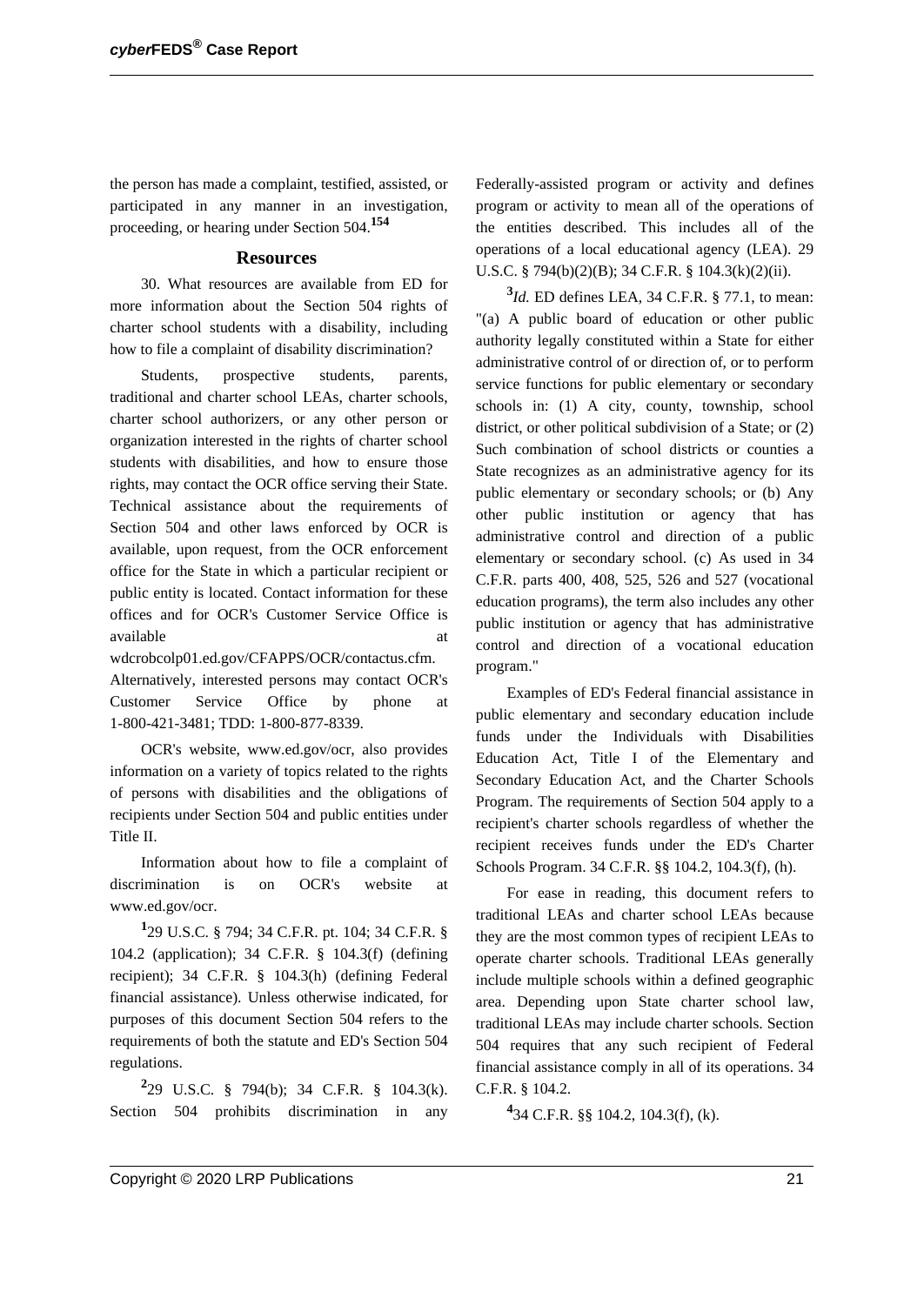# **5** *Id.*

**6** 42 U.S.C. § 12132; 28 C.F.R. pt. 35. The Title II statutory language "services, programs, or activities" means all of the public entity's operations. The U.S. Department of Justice (DOJ) issued the Title II regulation, and, pursuant to a delegation by the Attorney General of the United States, OCR shares in the enforcement of Title II in, among other entities, public elementary and secondary education systems and institutions. 28 C.F.R. § 35.190(b)(2). This includes, for example, charter school LEAs and charter schools. For more information about Title II, see www.ada.gov. Unless otherwise indicated, for purposes of this document Title II refers to the requirements of both the statute and the Title II regulations.

<sup>7</sup>For purposes of this document, the term charter school means public charter school and these terms are used interchangeably. As a general matter, a charter school is a public school operated under a contract or charter pursuant to State law. For the purposes of receiving Federal financial assistance under ED's Charter School Program, 20 U.S.C. §§ 7221-7225g, public charter school is defined at 20 U.S.C. § 7221i(1).

**8** 42 U.S.C. § 12201(a)-(b); 28 C.F.R. §  $35.103(a)-(b)$ .

<sup>9</sup>Title VI of the Civil Rights Act of 1964 and ED's Title VI regulations prohibit discrimination on the basis of race, color, or national origin in Federally-assisted programs or activities. 42 U.S.C. §§ 2000d-2000d-7; 34 C.F.R. pt. 100. Title IX of the Education Amendments Act of 1972 and ED's Title IX regulations prohibit discrimination on the basis of sex in Federally-assisted education programs or activities. 20 U.S.C. §§ 1681-1688; 34 C.F.R. pt. 106. The Age Discrimination Act of 1975 and ED's regulations implementing this statute prohibit discrimination on the basis of age in Federally-assisted programs and activities. 42 U.S.C. §§ 6101-6107; 34 C.F.R. pt. 110. See generally OCR, *Dear Colleague Letter:* Charter Schools (May 14, 2014),

www.ed.gov/ocr/letters/colleague-201405-charter.pdf. Also, some children are both students with disabilities and English Learners, and some students have parents with limited proficiency in English. For more information about these Title VI issues, see OCR and DOJ, *Dear Colleague Letter:* English Learner Students and Limited English Proficient Parents (Jan. 7, 2015),

www.ed.gov/ocr/letters/colleague-el-201501.pdf.

**<sup>10</sup>**20 U.S.C. §§ 1401, 1411-1419; 34 C.F.R. pt. 300.

11<sub>www.ed.gov/policy/speced/guid/idea/memosdcltrs/faq-idea-chart</sub>

<sup>12</sup>For the purposes of this document, enrolled in a charter school refers to the status of a student who has been accepted by a charter school and whose parents have provided the paperwork and other documentation necessary for the student to attend the charter school. Enrollment of a student with a disability in a charter school generally occurs months before the first day of school.

Where a recipient does not already have an obligation with respect to the provision of a free appropriate public education (FAPE) to a particular student with a disability, enrollment of a student with a disability in a charter school triggers a recipient's responsibilities with respect to the provision of FAPE, discussed in Q&As 19-22 and 24-25.

**<sup>13</sup>**See U.S. Government Accountability Office, GAO-12-543, Charter Schools: Additional Federal Attention Needed To Help Protect Access For Students With Disabilities, 19, 21-22 (2012), www.gao.gov/assets/600/591435.pdf. The GAO found that charter schools enrolled a lower percentage of students with disabilities than traditional LEAs for school years 2008-2009 (7.7 percent as compared to 11.3 percent) and 2009-2010 (8.2 percent as compared to 11.2 percent), but did not identify a cause for the disparity. *See id.* at 6-7, 21.

**<sup>14</sup>**For more information about the requirements of the IDEA and charter schools, see OSERS, Frequently Asked Questions about the Rights of Students with Disabilities in Public Charter Schools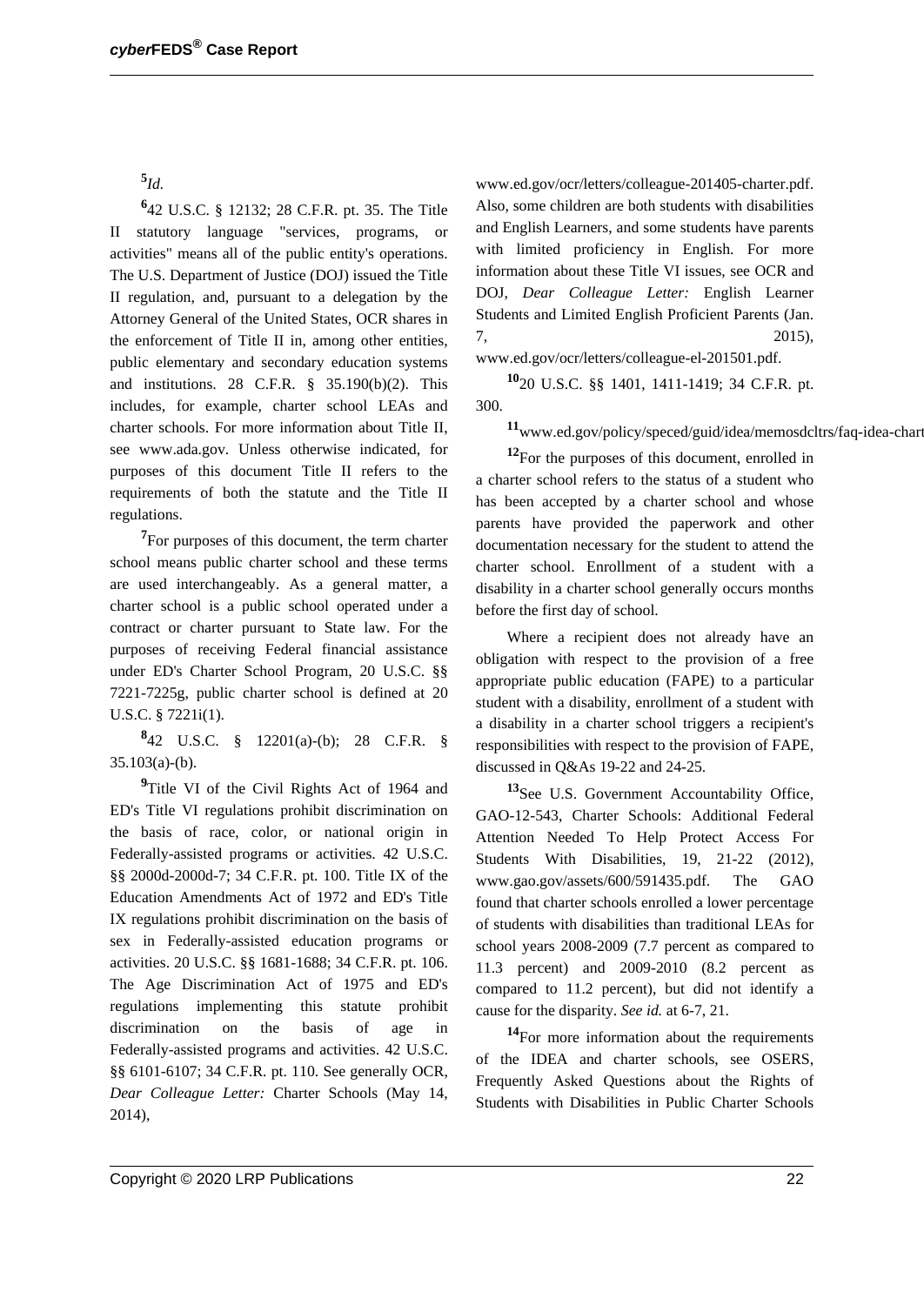under the Individuals with Disabilities Education Act (Dec. 28, 2016), disability include a guardian or guardians.

www.ed.gov/policy/speced/guid/idea/memosdcltrs/faq-idea<sub>50</sub>harter-school.pdf.tion. **<sup>15</sup>**In some instances compliance with a requirement of the IDEA for an IDEA-eligible student will satisfy a requirement of Section 504. For example, implementation of an IEP developed in compliance with the IDEA is one means of satisfying the Section 504 requirement that a recipient LEA provide a student with a disability with special education and related aids and services that are designed to meet the student's individual educational needs as adequately as the needs of students without disabilities are met. 34 C.F.R.  $\S$  104.33(b)(1)(i) and (2). This means, for example, that OCR will investigate an allegation under Section 504 that a student's IEP was not implemented because the schools),

Implementation of an IEP developed in compliance with the IDEA does not necessarily satisfy the school's obligations under Title II. See, e.g., OCR, OSERS and DOJ, *Dear Colleague Letter:* Effective Communication (Nov. 12, 2014), and OCR, OSERS and DOJ, Frequently Asked Questions on Effective Communication for Students with Hearing, Vision, or Speech Disabilities in Public Elementary and Secondary School (Nov. 12, 2014),

allegation is that the school has violated Section 504.

**<sup>16</sup>**34 C.F.R. §§ 104.2, 104.4, 104.21-104.37.

<sup>17</sup>A charter school receiving a grant under ED's Charter Schools Program must use a lottery if more students apply for admission to the school than can be admitted. 20 U.S.C. § 7221i(2)(H)(i).

**<sup>18</sup>**As stated in footnote 12, enrolled in a charter school refers to the status of a student who has been accepted by a charter school and whose parents have provided the paperwork and other documentation necessary for the student to attend the charter school.

**<sup>19</sup>**www.ed.gov/ocr.

**<sup>20</sup>**For the purposes of this document, all references to a parent or parents of a person with a

**<sup>22</sup>**See also OSERS, *Dear Colleague Letter* Regarding Education of Children with Disabilities Attending Public Virtual Schools (Aug. 5, 2016) (addressing the requirement for SEAs and LEAs to ensure the provision of FAPE under the IDEA of students with disabilities attending public virtual

**<sup>21</sup>**OCR's website is www.ed.gov/ocr. See Q&A

www.ed.gov/policy/speced/guid/idea/memosdcltrs/dcl--virtual-schools-

www.ed.gov/ocr/letters/colleague-effective-communication-20141.1-ndf-ion about the requirements of Section www.ed.gov/ocr/docs/dcl-faqs-effective-communication-2014 loter of Frequently Asked Questions about the June **23**34 C.F.R. §§  $104.4(b)(1)(i)-(v)$ , (vii), 104.33(a)-(b). For information about the requirements of Title II, Section 504, and the IDEA regarding effective communication, see OCR, OSERS and DOJ, *Dear Colleague Letter:* Effective Communication (Nov. 12, 2014), www.ed.gov/ocr/letters/colleague-effective-communication-201411.pdf, and OCR, OSERS and DOJ, Frequently Asked Questions on Effective Communication for Students with Hearing, Vision, or Speech Disabilities in Public Elementary and Secondary School (Nov. 12, 2014), www.ed.gov/ocr/docs/dcl-faqs-effective-communication-201411.pdf. 504 and Title II in connection with emerging technologies, see OCR, *Dear Colleague Letter* (May 26, 2011), www.ed.gov/ocr/letters/colleague-201105-ese.pdf, 29, 2010, *Dear Colleague Letter* (May 26, 2011), www.ed.gov/ocr/docs/dcl-ebook-faq-201105.pdf. **<sup>24</sup>**29 U.S.C. § 705(9)(B), (20)(B) (as amended by

the Americans with Disabilities Act Amendments Act of 2008); 34 C.F.R. § 104.3(j). For additional information on the broadened meaning of disability after the effective date of the 2008 Amendments Act, see OCR, *Dear Colleague Letter:* ADA Amendments Act of 2008 and Students with Disabilities Attending Public Elementary and Secondary Schools (Jan. 19, 2012),

www.ed.gov/ocr/letters/colleague-201109.html, and OCR, Questions and Answers on the ADA Amendments Act of 2008 for Students with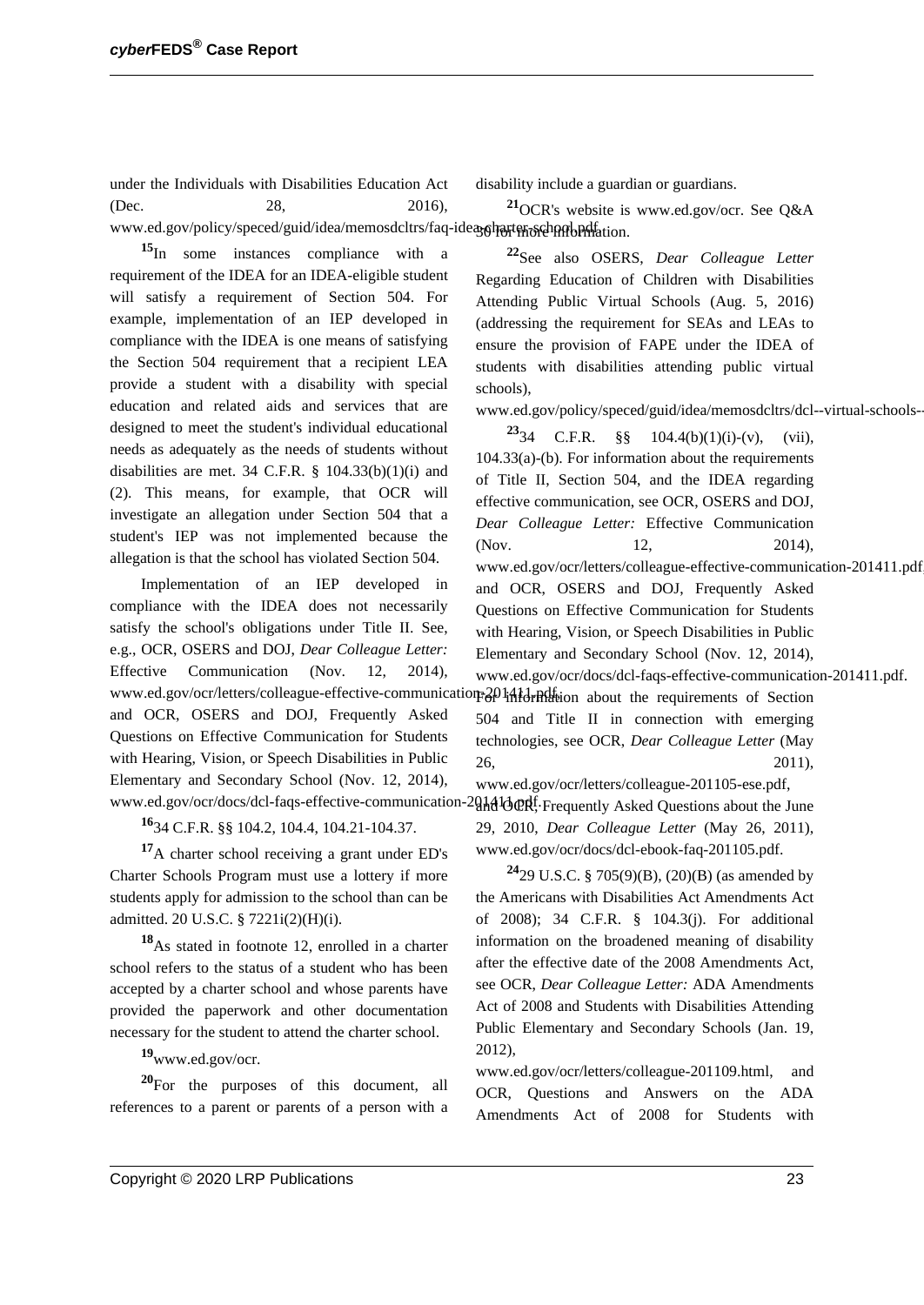Disabilities Attending Public Elementary and Secondary Schools (Jan. 19, 2012), www.ed.gov/ocr/docs/dcl-504faq-201109.pdf.

**<sup>25</sup>**34 C.F.R. §§ 104.4(a), 104.3(l)(2).

**<sup>26</sup>**34 C.F.R. § 104.3(l)(2).

**<sup>27</sup>**34 C.F.R. § 104.3(l)(2)(iii).

**<sup>28</sup>**34 C.F.R. §§ 104.2, 104.3(k)(1)-(4), 104.4(a),  $(b)(1)(i)-(v)$ ,  $(vii)$ ,  $(4)$ .

**<sup>29</sup>**34 C.F.R. § 104.3(k)(1)-(4).

**<sup>30</sup>**State charter school laws provide authority for a public entity or entities, such as an SEA, LEA, or other type of public entity identified in the State law, to authorize or approve a charter school in that State. Under ED's Charter Schools Program, these entities are referred to as authorized public chartering agencies. 20 U.S.C. § 7221i(4). For the purposes of this document, for ease in reading, entities that authorize or approve charter schools are referred to as charter school authorizers. Charter school authorizers do not manage the day-to-day operations of the charter schools they authorize or approve.

**<sup>31</sup>**34 C.F.R. § 104.4(a)-(b).

**<sup>32</sup>***Id.*

**<sup>33</sup>**34 C.F.R. § 104.3(k)(1)-(4).

$$
3434 \text{ C.F.R. } \S 104.4(b)(1).
$$

**<sup>35</sup>***Id.*

**<sup>36</sup>**34 C.F.R. § 104.6(a)(1)-(3).

**<sup>37</sup>**34 C.F.R. § 104.4(b)(2); *see also id.* § 104.37.

**38**34 C.F.R. § 104.4(a), (b)(1)(i)-(v), (vii), (4).

**<sup>39</sup>***Id.*

**<sup>40</sup>***Id.*

**<sup>41</sup>**34 C.F.R. § 104.8(a)-(b).

**<sup>42</sup>**34 C.F.R. § 104.4(a), (b)(1)(i)-(v), (vii), (4); see 28 C.F.R. § 35.130(a), (b)(1)(i)-(v), (vii), (3), (8). This prohibition applies to information provided on a website, at recruitment meetings, or in response to student or parental inquiries.

**<sup>43</sup>***Id.*

**<sup>44</sup>**34 C.F.R. § 104.4(b)(1)(iv); *see also id.* §

104.34.

**<sup>45</sup>**34 C.F.R. § 104.4(b)(1)(i)-(iv), (vii).

**<sup>46</sup>**See requirements pertaining to accessibility of programs and facilities in Q&A 26. See also footnote 23. Also, with respect to the provision of auxiliary aids and services for recruitment meetings, the meeting notice must specify that auxiliary aids are available upon reasonable advance request and provide information about how to make such a request. 34 C.F.R. § 104.22(f).

**<sup>47</sup>**28 C.F.R. § 35.160. See footnote 23.

**<sup>48</sup>**For more information, see OCR and DOJ, *Dear Colleague Letter:* English Learner Students and Limited English Proficient Parents (Jan. 7, 2015), www.ed.gov/ocr/letters/colleague-el-201501.pdf.

**<sup>49</sup>**To the extent that a recipient uses criteria to include or exclude prospective students from the applicant pool, e.g., a lottery, from which a charter school selects students, the criteria are subject to Section 504.

As stated in footnote 12, enrolled in a charter school refers to the status of a student who has been accepted by a charter school and whose parents have provided the paperwork and other documentation necessary for the student to attend the charter school.

**<sup>50</sup>**As discussed in connection with FAPE (see Q&As 20 and 25), proposed significant changes in placement are subject to FAPE requirements pertaining to notice and evaluation. 34 C.F.R. §§ 104.35(a), 104.36. A proposed dis-enrollment of a student with a disability from a charter school is an example of a proposed action that is most likely a proposed significant change in placement.

**51**34 C.F.R. § 104.4(b)(1)(i)-(v), (vii); 28 C.F.R. §  $35.130(b)(1)(i)-(v)$ , (vii), (8). As discussed in connection with requirements related to FAPE and reasonable modifications (see Q&As 19-22 and 24-25 regarding FAPE and Q&A 15[C] regarding reasonable modifications), in some situations providing an equal opportunity requires different treatment for a student with a disability.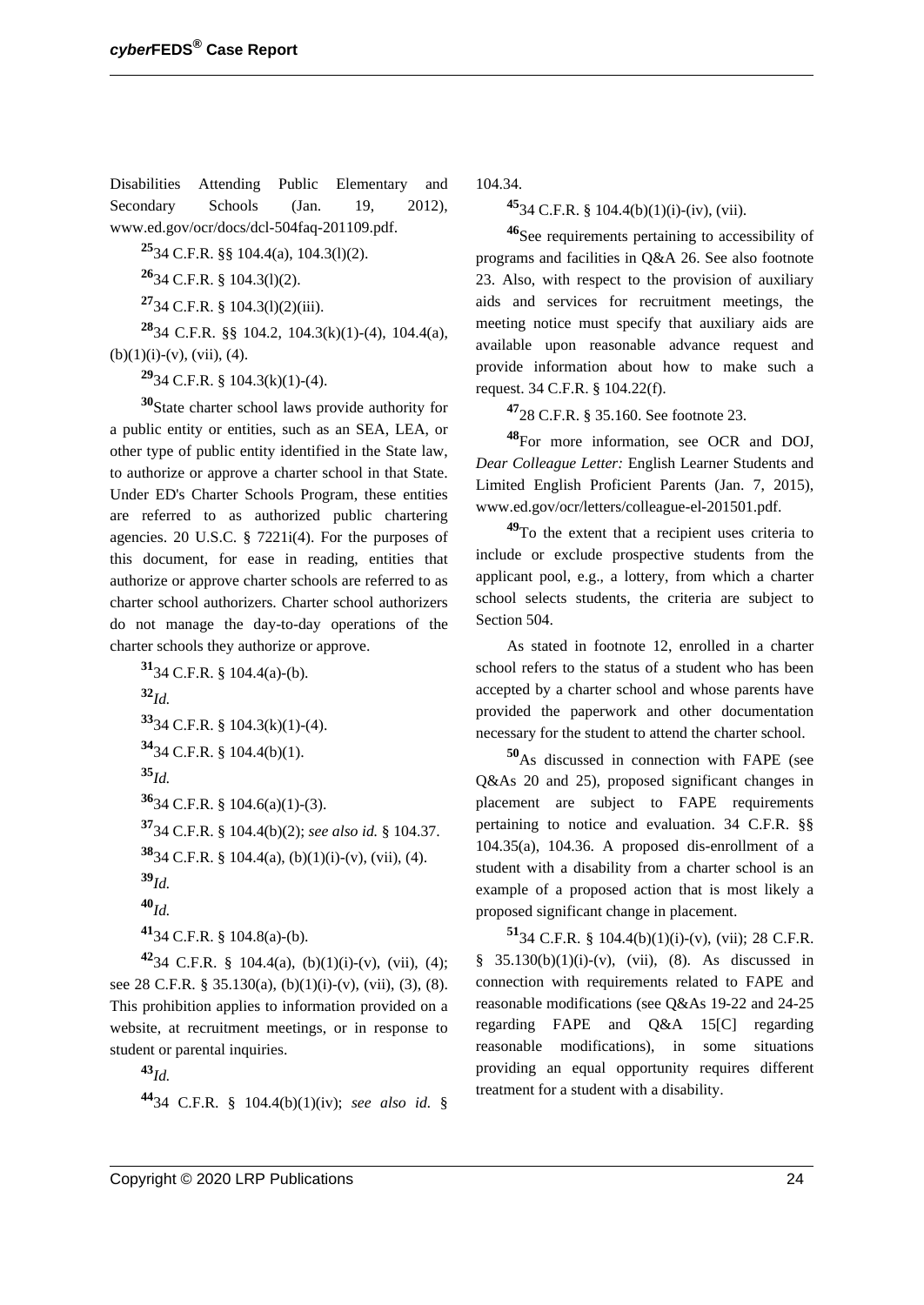**<sup>52</sup>***Id.* Depending on the facts, e.g., where a student is already in the jurisdiction of the recipient, it is also a violation of FAPE requirements. 34 C.F.R. §§ 104.33-104.36. See Q&As 19-22 and 24-25 regarding FAPE requirements. See also Q&A 13 regarding discriminatory statements in recruitment information.

**<sup>53</sup>***Southeastern Cmty. Coll. v. Davis,* 442 U.S. 397, 408-09 (1979) (stating that Section 504 regulations require recipients to make modifications in their programs to accommodate persons with disabilities unless the requested modifications would cause a fundamental alteration in the nature of the program). Outside of this limitation, courts generally have interpreted the obligation to provide reasonable accommodation under Section 504 consistently with the obligation to provide reasonable modifications under Title II. *See, e.g., Forest City Daly Hous., Inc. v. Town of N. Hempstead,* 175 F.3d 144, 151 (2d Cir. 1999) (analyzing reasonable accommodations in the same way under the ADA and Section 504); *Super v. J. D'Amelia & Associates, LLC,* No. 3:09CV831 SRU, 2010 WL 3926887 (D. Conn. Sept. 30, 2010) ("The relevant portions of the ... ADA ... and Section 504 offer the same guarantee that a covered entity ... must provide reasonable accommodations in order to make the entity's benefits and programs accessible to people with disabilities."). For the purposes of this document, the term reasonable accommodation incorporates the obligation to provide reasonable modifications of policies, practices, and procedures unless those changes pose a fundamental alteration to the program or pose an undue financial and administrative burden, and, for this reason, the document uses the terms reasonable accommodation and reasonable modification interchangeably. The fundamental alteration and undue burden defenses do not apply to an LEA's obligation to provide FAPE. 34 C.F.R. § 104.33. See also footnote 65.

**<sup>54</sup>**34 C.F.R. § 104.33(a). As discussed in Q&As 9-11, some State charter school laws assign or delegate charter school functions that affect the Section 504 rights of charter school students with disabilities such that more than one recipient (e.g., charter school LEAs, traditional LEAs, SEAs) may have responsibilities under Section 504, including in connection with ensuring FAPE to charter school students.

This can include situations where State law assigns or delegates FAPE responsibility under the IDEA for charter school students. For more information about such assignment or delegation, see OSERS, Frequently Asked Questions about the Rights of Students with Disabilities in Public Charter Schools under the Individuals with Disabilities Education Act (Dec. 28, 2016), www.ed.gov/policy/speced/guid/idea/memosdcltrs/faq-idea-charter-scho In situations where State law assigns or delegates FAPE responsibility to another recipient under the IDEA, the recipient where the student is enrolled must take appropriate actions to ensure that the provisions of FAPE occurs consistent with that assignment or delegation and consistent with its responsibility under 34 C.F.R. § 104.33(a). If OCR were to receive a complaint alleging that an IDEA-eligible student with a disability who attended a particular charter school LEA was denied FAPE and that State law assigned FAPE responsibility under the IDEA to that student's traditional LEA of residence, OCR could open complaints against the charter school LEA, the traditional LEA of residence, and the SEA to determine if there has been a violation of Section 504.

**<sup>55</sup>**34 C.F.R. § 104.35(c).

**<sup>56</sup>**34 C.F.R. §§ 104.33(b)(3), 104.34(a), 104.35(c).

**<sup>57</sup>**34 C.F.R. § 104.35(c)(3) ("ensure that the placement decision is made by a group of person, including persons knowledgeable about the child, the meaning of the evaluation data, and the placement options. ...").

**<sup>58</sup>**34 C.F.R. § 104.4(b)(4); see also 28 C.F.R. § 35.130(b)(8).

**<sup>59</sup>**34 C.F.R. § 104.4(b)(4); *see Alexander v. Choate,* 469 U.S. 287, 292-94 (1985). See also 28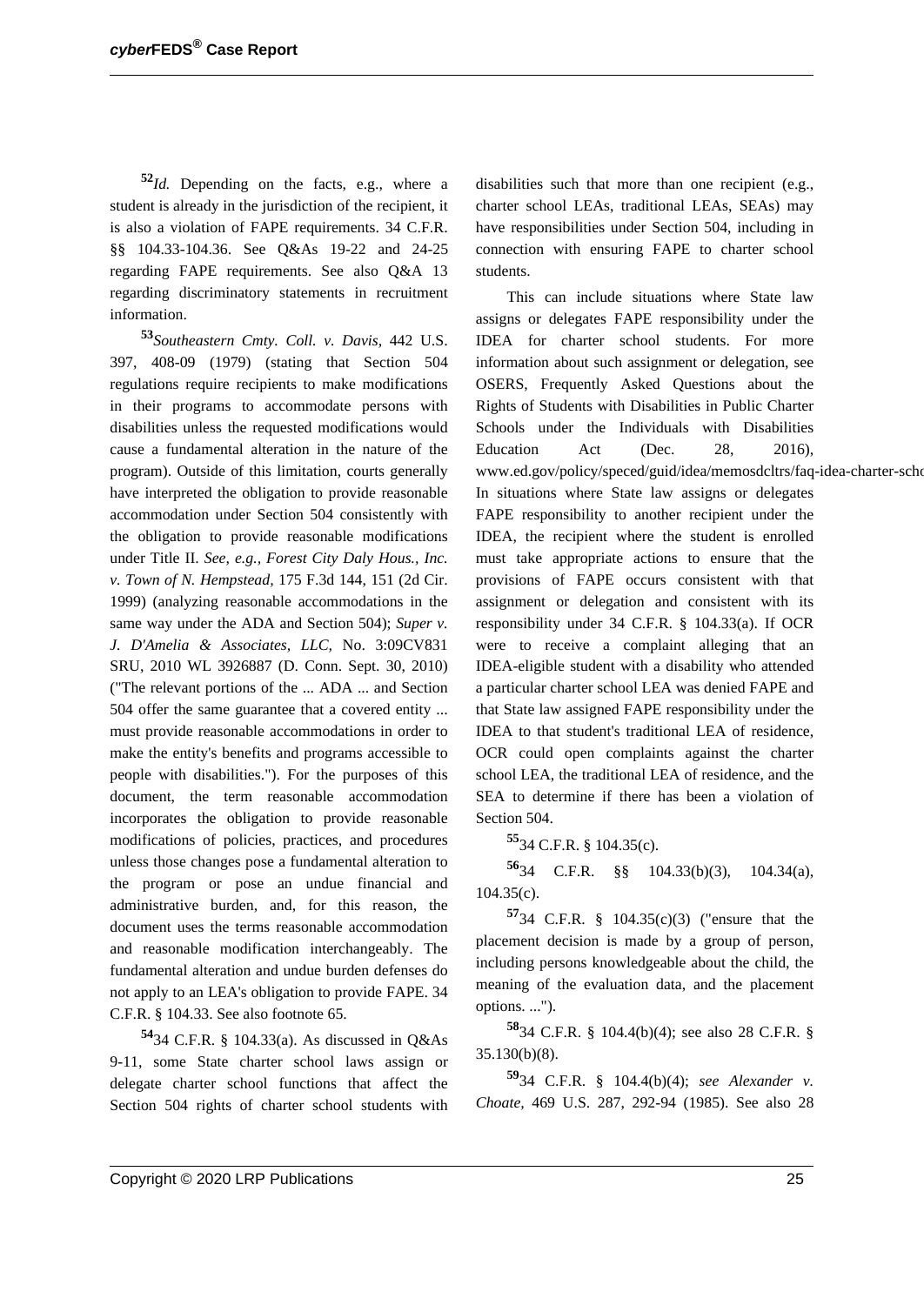C.F.R. § 35.130(b)(8), which specifically prohibits public entities from using eligibility criteria that screen or tend to screen out an individual with a disability or any class of individuals with disabilities from fully and equally enjoying any service, program or activity unless the criteria can be shown to be necessary for the provision of the service, program, or activity offered.

**<sup>60</sup>***Id.;* see 53 Fed. Reg. 10,808, 10,811 (1988) (similar provision in another ED 504 regulation prohibits "nonessential policies and practices that are neutral on their face, but deny individuals with handicaps an effective opportunity to participate").

**<sup>61</sup>**34 C.F.R. § 104.4(b)(4). OCR's analysis of this provision is consistent with the analysis of the analogous Section 504 regulatory provision regarding discriminatory effects on the basis of disability in employment. 34 C.F.R. § 104.13.

**<sup>62</sup>**OCR would also use this analysis to evaluate complaints of disability discrimination about charter school disenrollment policies, practices, procedures, and criteria, such as an allegation of a discriminatory disenrollment policy based on incidents of discipline. Additional important considerations apply in the case of the proposed disenrollment of an enrolled charter school student who is determined to be entitled to FAPE. See Q&As 19-22 and 24-25 for a discussion of FAPE.

**<sup>63</sup>**Even if OCR were to find that an admissions policy was necessary and no alternative general policy was available, the charter school would need to consider reasonable accommodations to the policy, such as exempting a student with a disability from the policy, if necessary to avoid discrimination on the basis of disability. See Q&A 15[C].

**<sup>64</sup>**This example is limited to illustrating the requirements of 34 C.F.R. § 104.4(b)(4). Allegations of discrimination in testing and assessment will generally raise additional Section 504 compliance issues that are beyond the scope of this document.

**<sup>65</sup>**34 C.F.R. § 104.4(b). This obligation applies under both Section 504 and Title II, but the obligation is most clearly stated in the Title II regulations. These regulations require reasonable modifications in policies, practices, or procedures when necessary to avoid disability discrimination unless the traditional LEA or charter LEA can demonstrate that making the modifications would fundamentally alter the nature of the service, program, or activity. 28 C.F.R. § 35.130(b)(7). Courts have interpreted Section 504 regulations similarly. *See Choate,* 469 U.S. at 300-01 (stating that Section 504 regulations require recipients to make reasonable modifications in their programs to ensure that persons with disabilities have access to the benefits of the program, unless the modifications would cause a fundamental alteration in the nature of the program); *Southeastern Cmty. Coll.,* 442 U.S. at 408-09 (stating that Section 504 regulations require recipients to make modifications in their programs to accommodate persons with disabilities unless the requested modifications would cause a fundamental alteration in the nature of the program). The fundamental alteration defense, however, does not apply to an LEA's obligation to provide FAPE. 34 C.F.R. § 104.33; see, e.g., OCR, *Dear Colleague Letter:* Equal Access to Extracurricular Athletics for Students with Disabilities (Jan. 25, 2013), www.ed.gov/ocr/letters/colleague-201301-504.pdf. See also footnote 53.

**<sup>66</sup>**34 C.F.R. § 104.4(b); 28 C.F.R. § 35.130(b)(7).

**<sup>67</sup>***See, e.g., Crowder v. Kitagawa,* 81 F.3d 1480, 1484-85 (9th Cir. 1996) (holding that although Hawaii's quarantine requirement applies equally to all persons entering the State with a dog, it discriminates on the basis of disability in violation of Title II because its enforcement burdens persons with visual impairments who are uniquely dependent upon guide dogs and effectively denies this class of persons with disabilities meaningful access to State services, programs and activities that are accessible to others, and that in this case the State had an obligation to comply with the Title II requirement, 28 C.F.R. § 35.130(b)(7), to make reasonable modifications to the policy to avoid discrimination on the basis of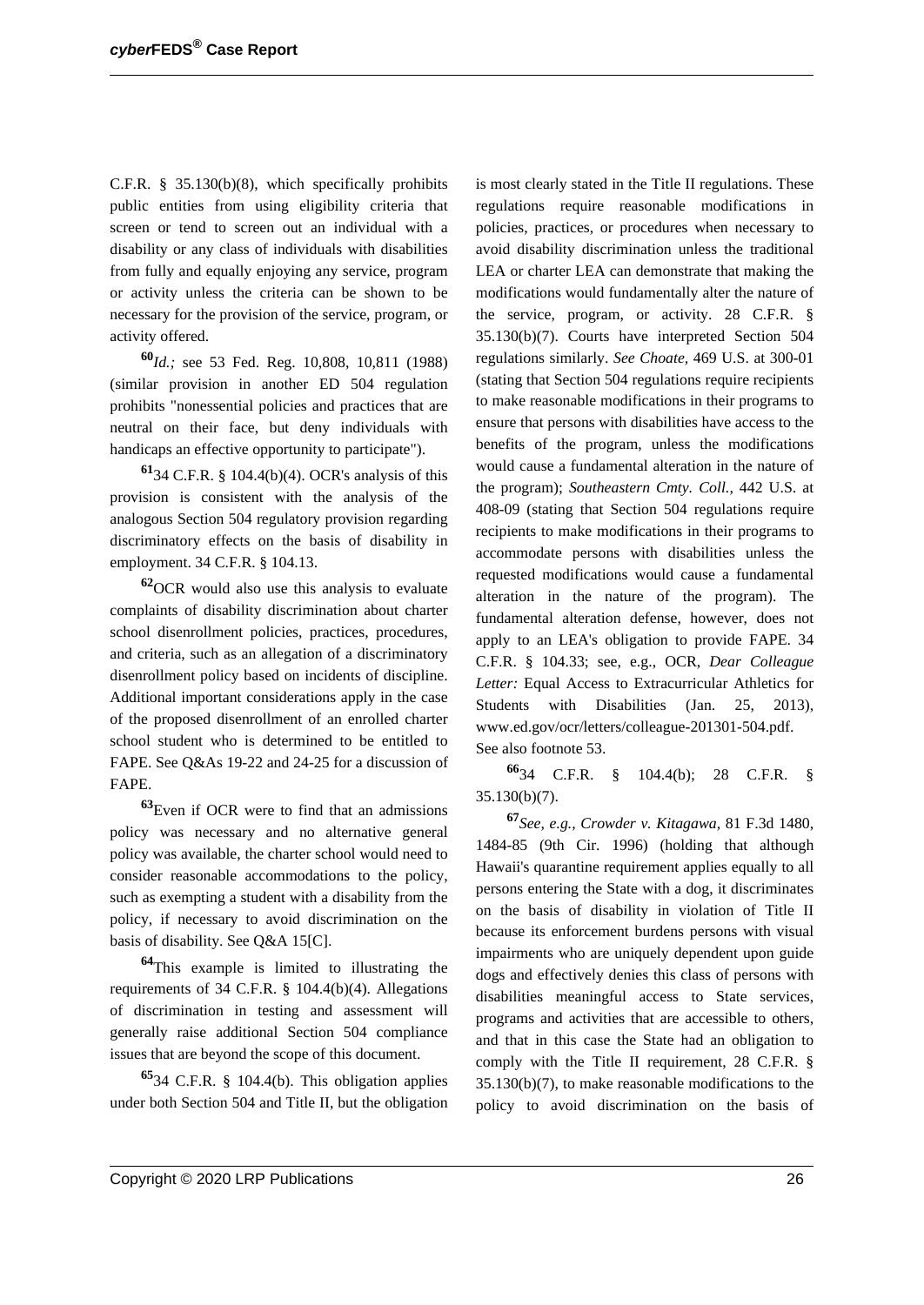disability).

**<sup>68</sup>**34 C.F.R. §§ 104.4(b)(1)(ii), (iv), (4). As stated in footnote 12, enrolled in a charter school refers to the status of a student who has been accepted by a charter school and whose parents have provided the paperwork and other documentation necessary for the student to attend the charter school; among other things, that enrollment generally occurs months before the first day of school.

Charter schools can also have attendance area boundaries that affect eligibility for admission, based, for example, on location of residence. As long as the attendance boundaries are not based on disability or utilized in a manner that results in disability discrimination, the requirements of Section 504 are not implicated.

**<sup>69</sup>**34 C.F.R. §§ 104.4(b)(1)(ii), (iv), 104.6(a)-(b), 104.33-104.36.

**<sup>70</sup>**20 U.S.C. 1232g and 34 C.F.R. pt. 99. For IDEA-eligible students, IDEA's confidentiality of information provisions also apply. See generally 20 U.S.C. § 1417(c); 34 C.F.R. §§ 300.610-300.626.

**71**34 C.F.R. § 104.4(b)(1)(i)-(iv), (vii), (4); 28 C.F.R. § 35.130(b)(8).

**<sup>72</sup>**34 C.F.R. § 104.4(b)(1)(ii), (iv). In addition, asking about disability on a charter school application, except where such an inquiry is necessary to provide students with disabilities benefits, services, or opportunities that are as effective as those provided to others, could also be a policy or procedure that has the effect of subjecting students with disabilities to discrimination on the basis of disability because it could discourage parents of students with disabilities from filing an application.  $34$  C.F.R. §  $104.4(b)(4)$ .

**<sup>73</sup>**34 C.F.R. § 104.4(b)(1)(ii). See also 34 C.F.R.  $§$  104.42(b)(4), which generally prohibits pre-admission inquiries about disability in the context of postsecondary education.

**<sup>74</sup>**34 C.F.R. § 104.4(b)(1)(iv).

**<sup>75</sup>**34 C.F.R. § 104.6(a)-(b). See also the Section 504 regulations applicable to admissions in the

postsecondary education context, which generally prohibit pre-admission inquiries and recognize exceptions for remedial or voluntary action pursuant to 34 C.F.R. § 104.6(a) or (b). 34 C.F.R. § 104.42(b)(4) (general prohibition), § 104.42(c) (exception to general prohibition).

**<sup>76</sup>**34 C.F.R. § 104.4(b)(1)(iv). In some instances different treatment of students with disabilities can be necessary to provide students with disabilities aid, benefits, or services that are as effective as those provided to others. Section 504 permits placement of students with disabilities in special purpose schools for students with a particular disability if all relevant Section 504 requirements, including Section 504 FAPE requirements, are met. 34 C.F.R. §§ 104.4(b), 104.33-104.36.

**<sup>77</sup>**For information on how ED's Charter Schools Program grantees can implement weighted lotteries, see the Elementary and Secondary Education Act, as amended by the Every Student Succeeds Act, 20 U.S.C. § 7221b(c)(3)(A).

**<sup>78</sup>**34 C.F.R. §§ 104.32-104.36. See Q&As 19-22 and 24-25.

**<sup>79</sup>**34 C.F.R. §§ 104.33(a)-(b), 104.35(a).

**<sup>80</sup>**34 C.F.R. § 104.4(b)(1)(i)-(ii).

**<sup>81</sup>**34 C.F.R. § 104.4; 104.33.

**<sup>82</sup>**34 C.F.R. § 104.33(a).

**<sup>83</sup>**34 C.F.R. §§ 104.33-104.36.

**<sup>84</sup>**34 C.F.R. §§ 104.4(b)(1)(i)-(ii), 104.33-104.36.

**<sup>85</sup>**34 C.F.R. §§ 104.33-104.36.

**<sup>86</sup>**See, e.g., Q&As 21 and 22 for information about placement determinations and procedural safeguards. For example, where a charter school proposes to change the placement of a student with a disability to a setting other than the charter school setting for the entire school day, this would be a proposed significant change in placement subject to FAPE requirements pertaining to evaluation and notice.

**<sup>87</sup>**A proposed disenrollment of a student with a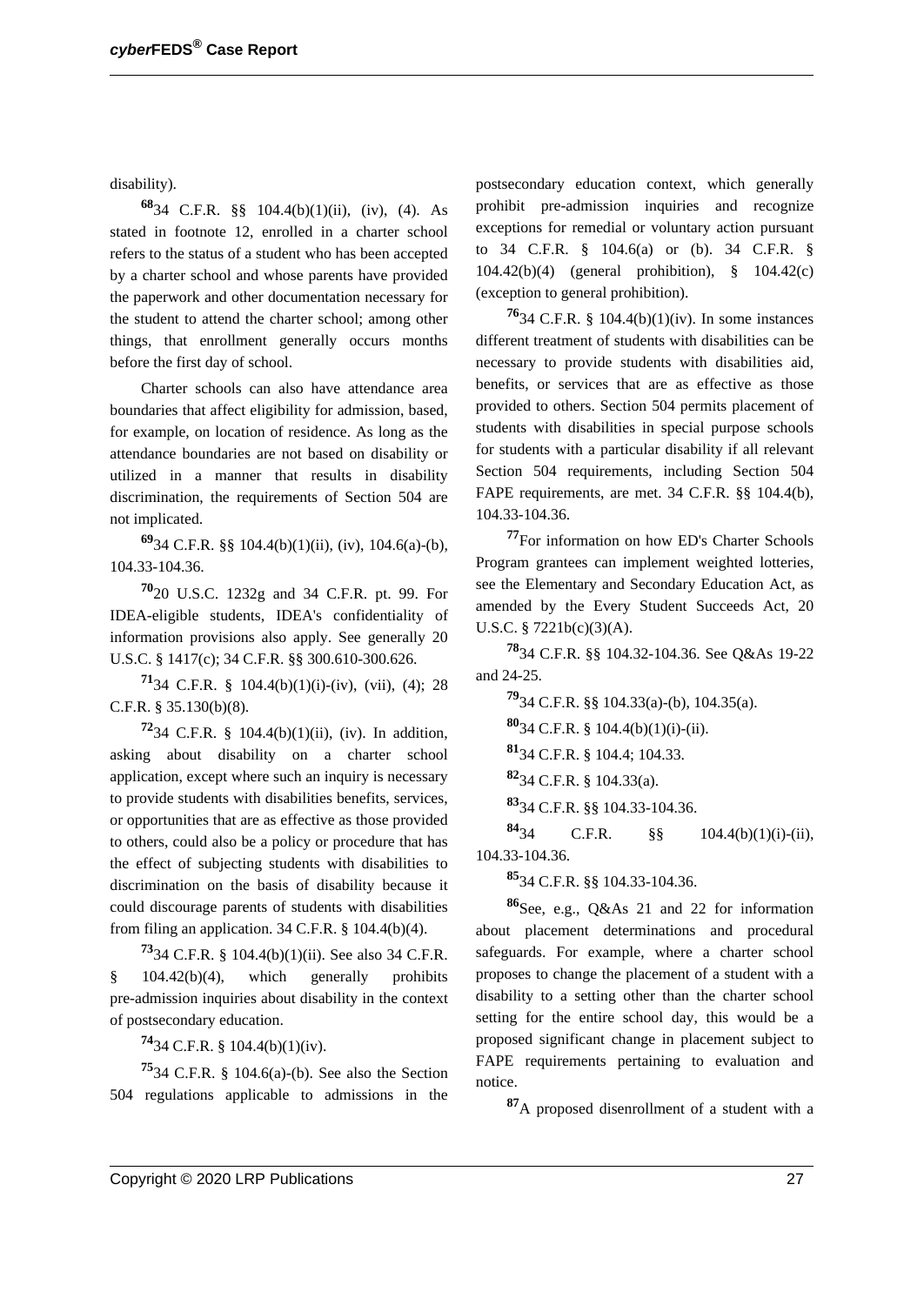disability would in most instances be a proposed significant change in placement for the purposes of FAPE protections. See Q&As 20 and 25. Also, a charter school's disenrollment procedures must be in compliance with Section 504 prohibitions against different treatment and discriminatory effects and in compliance with Section 504 requirements pertaining to providing reasonable modifications to criteria, policies, practices or procedures. See Q&A 15[A], [B], and [C].

**<sup>88</sup>**34 C.F.R. § 104.4(a), (b)(1)(i)-(iv), (vii).

**<sup>89</sup>**34 C.F.R. § 104.4(b)(1)(ii)-(iii).

**<sup>90</sup>**34 C.F.R. § 104.4(b)(1)(iv). As discussed in connection with requirements related to FAPE and reasonable modifications, in some situations, Section 504 requires different aid, benefits, or services for students with disabilities to ensure equal opportunity.

**<sup>91</sup>**34 C.F.R. § 104.4(b)(2). This provision does not require that the aid, benefits, or services provide the identical result or level of achievement for students with disabilities and students without disabilities. *Id.*

**<sup>92</sup>**34 C.F.R. § 104.33.

**<sup>93</sup>**34 C.F.R. § 104.4(b)(1)(v). This provision prohibits a recipient from providing significant assistance to another entity that subjects students in the recipient's program to disability discrimination. For example, a recipient might provide significant assistance to a non-profit community organization that offers an after-school program for students at the school. Among the criteria to be considered in each case in determining whether a recipient's support of another entity constitutes significant assistance are the substantiality of the relationship between the other entity, including financial support by the recipient, and whether the other entity's activities relate so closely to the recipient's program or activity that they fairly should be considered activities of the recipient itself. 34 C.F.R. pt. 104, App. A, ¶ 6. For additional information about significant assistance in the context of Title IX, see OCR, *Dear Colleague Letter:* Voluntary Youth Service Organizations (Dec. 15, 2015),

www.ed.gov/ocr/letters/colleague-201512-voluntary-youth-service-orga

**<sup>94</sup>**34 C.F.R. § 104.4(b)(4).

**<sup>95</sup>**Under Section 504 the recipient that operates the program of public elementary or secondary education is responsible for ensuring that these requirements are fulfilled. 34 C.F.R. § 104.33(a). As explained in the text, in Q&As 9-11, Section 504 does not bar the implementation of State laws or policies or recipient delegations or other arrangements by which entities other than the recipient provide services necessary to provide FAPE to charter school students. Services provided by other entities might include, for example, required evaluations for charter school students with disabilities or the provision of certain related services to charter school students.

**<sup>96</sup>**34 C.F.R. § 104.33(c)(1). Where a school charges students without disabilities a fee, for example, for a field trip, it is prohibited from charging students with disabilities more for the same service or benefit, including for services related to the student's disability, e.g., accessible transportation for field trip. 34 C.F.R. § 104.4(b)(1)(ii).

**<sup>97</sup>**34 C.F.R. § 104.33(b) (incorporating §§ 104.34-104.36).

**<sup>98</sup>**34 C.F.R. § 104.33(b)(1).

**<sup>99</sup>**34 C.F.R. § 104.33(b)(2).

**<sup>100</sup>**34 C.F.R. § 104.33(b) (incorporating §§ 104.34-104.36).

101<sub>www.ed.gov/policy/speced/guid/idea/memosdcltrs/faq-idea-cha</sub>

**<sup>102</sup>**34 C.F.R. § 104.35(a). See OCR, *Dear Colleague Letter:* Charter Schools (May 14, 2014) www.ed.gov/ocr/letters/colleague-201405-charter.pdf. Charter school students with disabilities have the same rights as students with disabilities in other public elementary and secondary schools, and the May 14, 2014 letter stated that in addressing discipline (such as suspensions or expulsions) of students with disabilities, charter schools must comply with applicable legal requirements governing discipline for misconduct caused by, or related to, the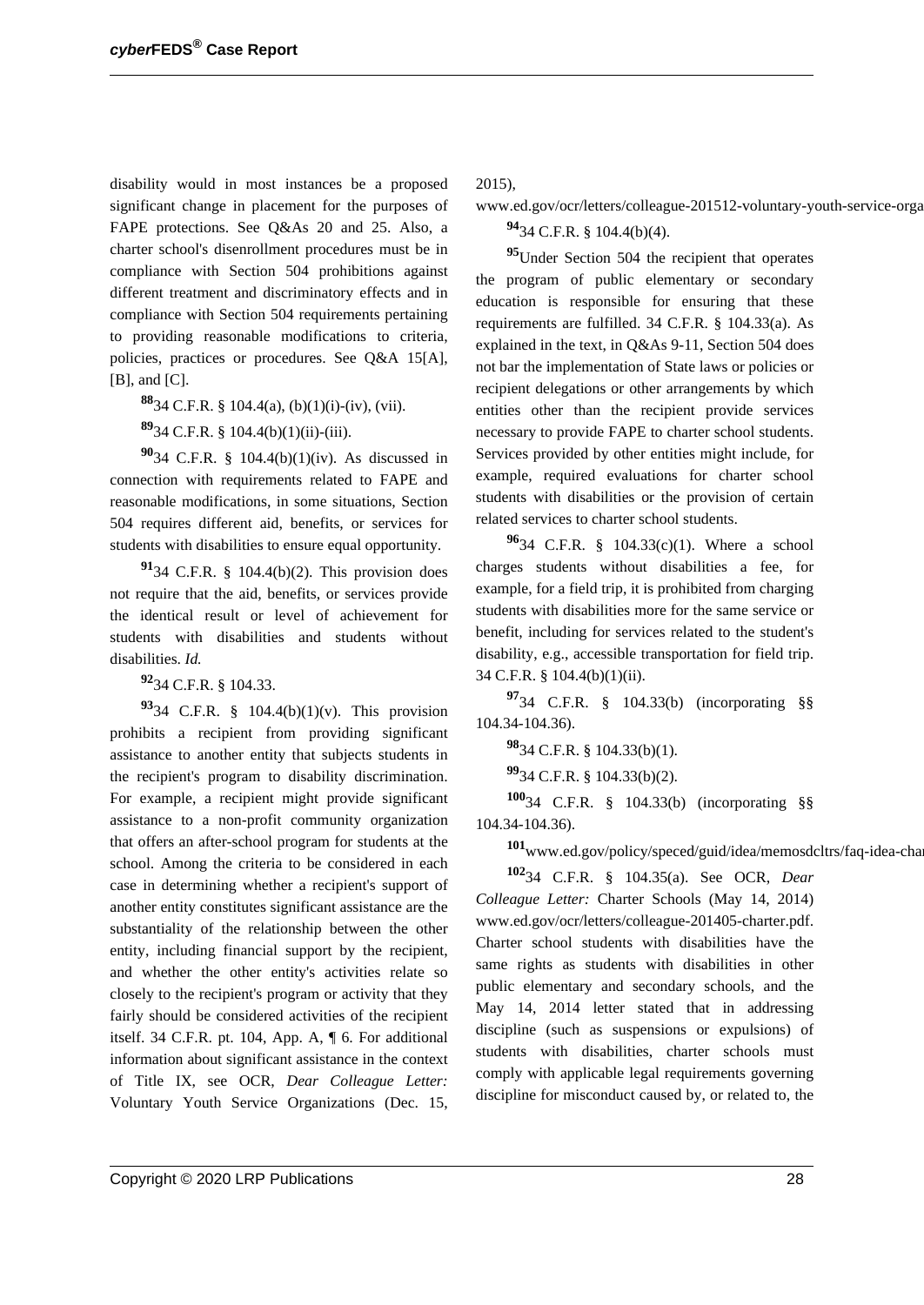child's disability (citing § 34 C.F.R. § 104.35(a) and, generally, 34 C.F.R. §§ 104.4, 104.32-104.36). As explained in the May 14, 2014 letter, the Section 504 nondiscrimination requirements apply to all school discipline of students with disabilities and are not limited to exclusionary discipline, citing, generally, 34 C.F.R. § 104.4.

**<sup>103</sup>**34 C.F.R. § 104.35(a).

**<sup>104</sup>**34 C.F.R. § 104.35(a)-(b). Section 504 requires procedures for evaluations and placement and for periodic reevaluations, and it provides that a reevaluation procedure that is consistent with the requirements of the IDEA is one means of meeting this requirement. 34 C.F.R. § 104.35(d).

**<sup>105</sup>**34 C.F.R. § 104.35(a)-(b). For more information about the requirements of Section 504 regarding evaluations, see OCR, Protecting Students with Disabilities: Frequently Asked Questions About Section 504 and the Education of Children with Disabilities (last modified Oct. 16, 2015), www.ed.gov/ocr/504faq.html.

**<sup>106</sup>**34 C.F.R. §§ 104.35(a)-(b), 104.36. **<sup>107</sup>***Id.* **<sup>108</sup>***Id.* **<sup>109</sup>***Id.* **<sup>110</sup>**34 C.F.R. §§ 104.35(a)-(d), 104.36. **<sup>111</sup>**34 C.F.R. § 104.34(a). **<sup>112</sup>***Id.* **<sup>113</sup>**34 C.F.R. pt. 104, App. A, ¶ 24. **<sup>114</sup>***Id.* **<sup>115</sup>**34 C.F.R. § 104.35(c).

**<sup>116</sup>**For more information about the requirements of Section 504 regarding placements, see OCR, Protecting Students with Disabilities: Frequently Asked Questions About Section 504 and the Education of Children with Disabilities (last modified Oct. 16, 2015), www.ed.gov/ocr/504faq.html.

**<sup>117</sup>**This prohibition does not include the situation in which a student with a disability transfers to a charter school in a new traditional LEA or charter

school LEA, when the student has a current Section 504 plan from the former school, and the charter school, after reviewing the plan, determines that that Section 504 plan provides FAPE and adopts the Section 504 plan for the student. In addition, if upon reviewing the plan from the former school, the charter school determines additional evaluation is necessary or that the plan needs to be revised, there is nothing in Section 504 that prohibits the charter school from implementing the current plan while it conducts the evaluation and develops the plan. See OCR, Protecting Students with Disabilities: Frequently Asked Questions About Section 504 and the Education of Children with Disabilities (last modified Oct. 16, 2015), www.ed.gov/ocr/504faq.html. The IDEA has requirements related to IEPs for IDEA-eligible students who transfer to a new traditional LEA or charter LEA as discussed in OSERS' Frequently Asked Questions about the Rights of Students with Disabilities in Public Charter Schools under the Individuals with Disabilities Education Act (Dec. 28, 2016), www.ed.gov/policy/speced/guid/idea/memosdcltrs/faq-idea-charter-scho Implementation of an IEP in compliance with the IDEA is one means for complying with Section 504 requirements pertaining to FAPE. 34 C.F.R. § 104.33(b)(2).

**<sup>118</sup>**34 C.F.R. §§ 104.33-104.36.

**<sup>119</sup>**34 C.F.R. § 104.33. For discussion of a traditional LEA's or charter school LEA's obligation to students with disabilities outside of the FAPE requirement, see OCR, *Dear Colleague Letter:* Equal Access to Extracurricular Athletics for Students with Disabilities (Jan. 25, 2013), www.ed.gov/ocr/letters/colleague-201301-504.pdf.

**<sup>120</sup>***Cf. Cedar Rapids Community School District v. Garret F.,* 526 U.S. 66 (1999) (despite legitimate financial concerns, a school district is obligated under the IDEA to pay for any related service, like clean intermittent catheterization, in order to ensure equal access for a student with a disability).

**<sup>121</sup>**34 C.F.R. § 104.33.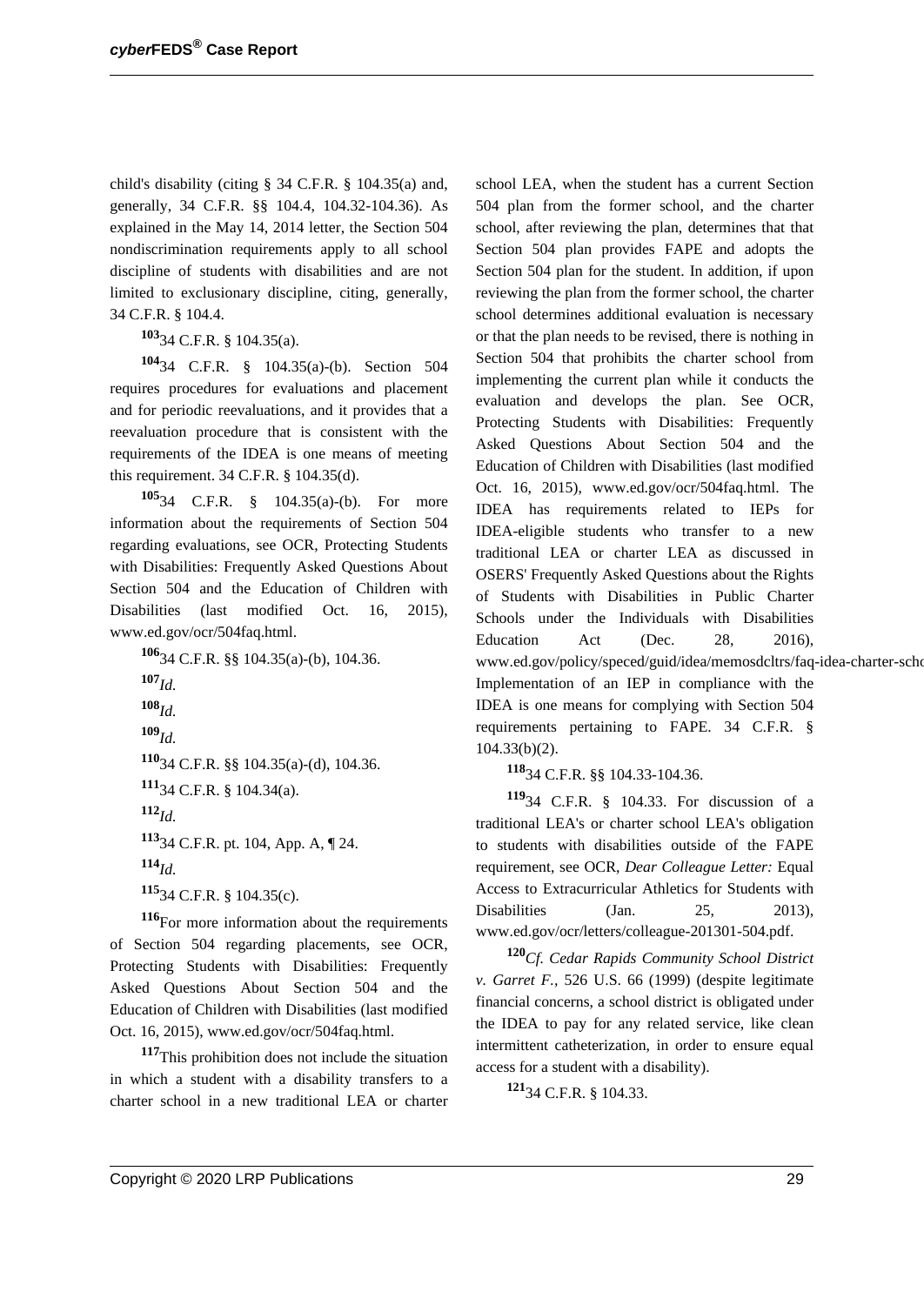**<sup>122</sup>***Id.*

**<sup>123</sup>**34 C.F.R. §§ 104.33(b)(3), 104.34(a)-(b), and  $104.35(c)$ .

**<sup>124</sup>**34 C.F.R. § 104.34.

**<sup>125</sup>**34 C.F.R. §§ 104.33(b)(3), 104.34(a)-(b), and 104.35(c).

**<sup>126</sup>**34 C.F.R. § 104.36. **<sup>127</sup>***Id.* **<sup>128</sup>***Id.* **<sup>129</sup>**34 C.F.R. § 104.37(a)-(c). **<sup>130</sup>***Id.*

**<sup>131</sup>**34 C.F.R. § 104.37(c). For more information about the requirements of Section 504 in athletics at the elementary and secondary school level, OCR, *Dear Colleague Letter:* Equal Access to Extracurricular Athletics for Students with Disabilities (Jan. 25, 2013), www.ed.gov/ocr/letters/colleague-201301-504.pdf.

**<sup>132</sup>**34 C.F.R. § 104.37(a). **<sup>133</sup>**34 C.F.R. § 104.33(b).

**<sup>134</sup>**34 C.F.R. § 104.4. See OCR, *Dear Colleague Letter:* Charter Schools (May 14, 2014), www.ed.gov/ocr/letters/colleague-201405-charter.pdf (citing, generally, 34 C.F.R. § 104.4).

**<sup>135</sup>**34 C.F.R. § 104.35(a). See OCR, *Dear Colleague Letter:* Charter Schools (May 14, 2014) www.ed.gov/ocr/letters/colleague-201405-charter.pdf (citing 34 C.F.R. § 104.35(a) and, generally, §§ 104.32-104.36).

**<sup>136</sup>**34 C.F.R. § 104.35(a). See generally 34 C.F.R. §§ 104.4, 104.32-36.

**<sup>137</sup>**34 C.F.R. §§ 104.21-104.23.

**<sup>138</sup>**34 C.F.R. §§ 104.21-104.23; 28 C.F.R. §§ 35.149-35.151.

**<sup>139</sup>**34 C.F.R. §§ 104.21, 104.23, and Notice of Interpretation of Section 504 regulations, 77 Fed. Reg. 14,972 (March 14, 2012), regarding construction and alterations commenced on or after September 15, 2010 (notice available at

This Notice references the Title II regulations pertaining to accessibility, 28 C.F.R. §§ 35.149-35.151.

**<sup>140</sup>**28 C.F.R. §§ 35.149, 35.151.

**<sup>141</sup>**34 C.F.R. §§ 104.21-104.22; 28 C.F.R. §§ 35.149-35.150.

**<sup>142</sup>**34 C.F.R. § 104.4(b)(5); 28 C.F.R. § 35.130(b)(4); see 28 C.F.R. pt. 35, App. B ("Paragraph (b)(4) specifically applies the prohibition enunciated in § 35.130(b)(3) to the process of selecting ... existing facilities to be used by the public entity.").

**<sup>143</sup>***Id.;* 34 C.F.R. §§ 104.21-104.22. Also, if the landlord that rents out the facility is a recipient (or public entity), depending on the date of construction or alteration of the facility, the facility could be subject to specific requirements applicable to new construction or alterations for which the recipient (or public entity) landlord is responsible. 34 C.F.R. § 104.23; 28 C.F.R. § 35.151.

**<sup>144</sup>**34 C.F.R. § 104.23; 28 C.F.R. § 35.151.

**<sup>145</sup>**34 C.F.R. §§ 104.7-104.8.

**<sup>146</sup>**34 C.F.R. §§ 104.7(a), 104.8(a).

**<sup>147</sup>**34 C.F.R. § 104.8. Section 104.8(a) does not specify that recipient must include the address or telephone number of the Section 504 coordinator. OCR, however, considers that identifying the Section 504 coordinator without information about how to contact that person does not constitute an effective notice. An acceptable non-discrimination notice should provide information on how to contact the responsible employee. See OCR, Notice of Nondiscrimination (Aug. 2010), www.ed.gov/ocr/docs/nondisc.pdf.

**<sup>148</sup>**34 C.F.R. § 104.7(b). Section 504 does not require grievance procedures for complaints from applicants for employment or from applicants for admission to postsecondary educational institutions.

**<sup>149</sup>**34 C.F.R. § 104.8(a). **<sup>150</sup>**34 C.F.R. § 104.8(a)-(b).

www.gpo.gov/fdsys/pkg/FR-2012-03-14/pdf/2012-6122.pdf). **<sup>151</sup>***Id.*